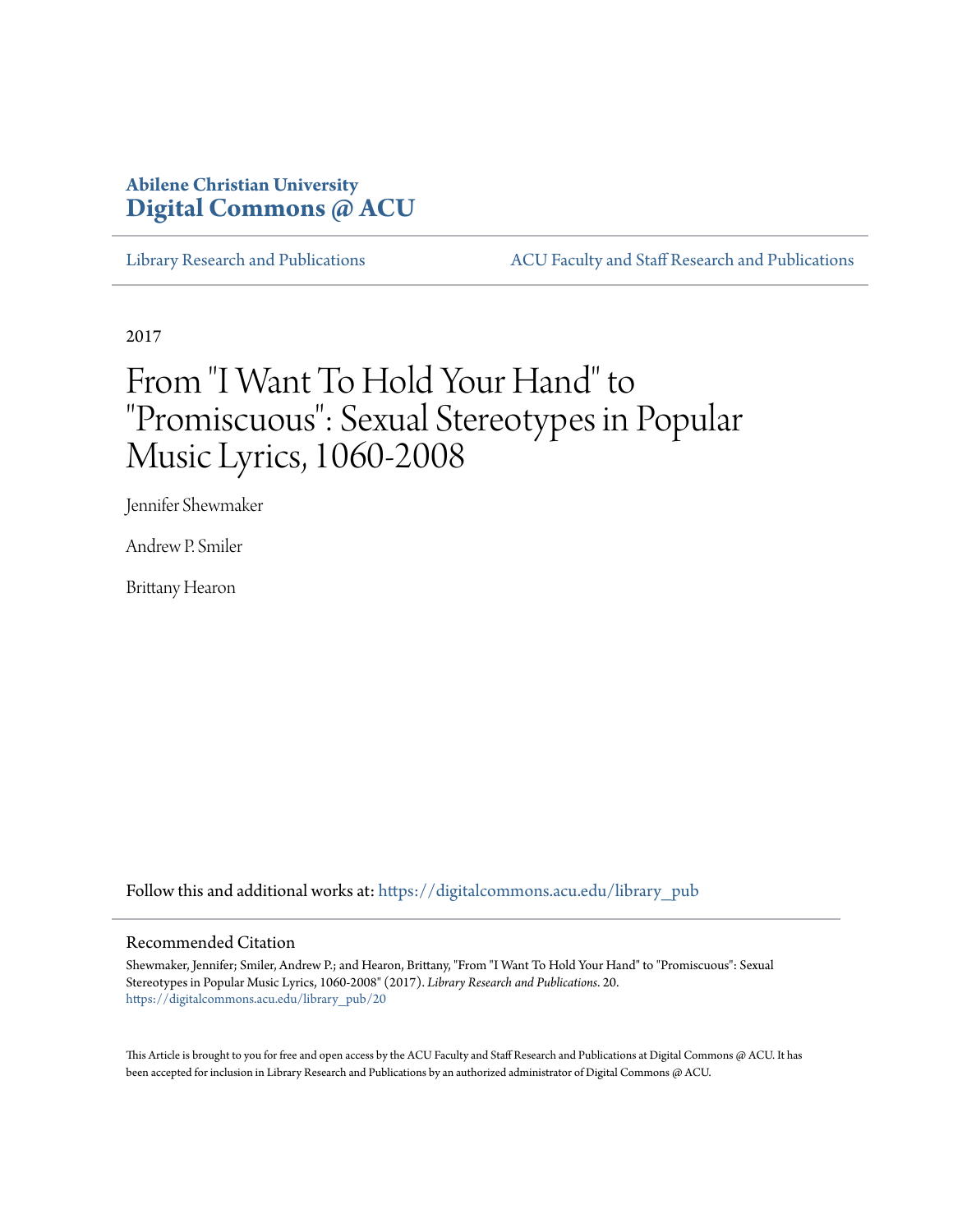ORIGINAL PAPER



# From "I Want To Hold Your Hand" to "Promiscuous": Sexual Stereotypes in Popular Music Lyrics, 1960–2008

Andrew P. Smiler<sup>1</sup> • Jennifer W. Shewmaker<sup>2</sup> • Brittany Hearon<sup>3</sup>

! Springer Science+Business Media New York 2017

Abstract Media content analyses indicate that gender-based differences in sexuality are common and consistent with gender stereotypes. Specifically, women are expected to focus on love and romantic relationships and have sexually objectified bodies, while men are expected to focus on sexual behavior. Although decades of research have documented the presence of these stereotypes in a broad variety of visual media, much less is known about the content of popular music lyrics. Relying on a database of 1250 songs across five decades (the top 50 songs from evennumbered years from 1960 through 2008), we documented the presence or absence of a dating relationship, the word ''love'' (and its uses), sexual activity, and sexual objectification of females and males (separately). Analyses revealed that the vast majority of songs addressed at least one of these themes, primarily dating relationships. Although female performers were proportionally more likely to address romantic relationships than male performers, raw counts reversed this pattern because male performers substantially outnumbered female performers. Males were proportionally more likely to sing about sexual behavior and to objectify both females and males. References to romantic relationships became less common over time, while references to sexual behavior and objectified bodies became more common. Content varied across genres, with rap being the least likely to reference dating and most likely to reference sexual behavior. Implications for sexual development are discussed.

 $\boxtimes$  Andrew P. Smiler andrew.smiler@gmail.com

<sup>&</sup>lt;sup>1</sup> Independent Researcher, 2910 Briarcliffe Rd, Winston-Salem, NC 27106, USA

<sup>2</sup> Abilene Christian University, Abilene, TX, USA

<sup>&</sup>lt;sup>3</sup> University of South Florida, Tampa, FL, USA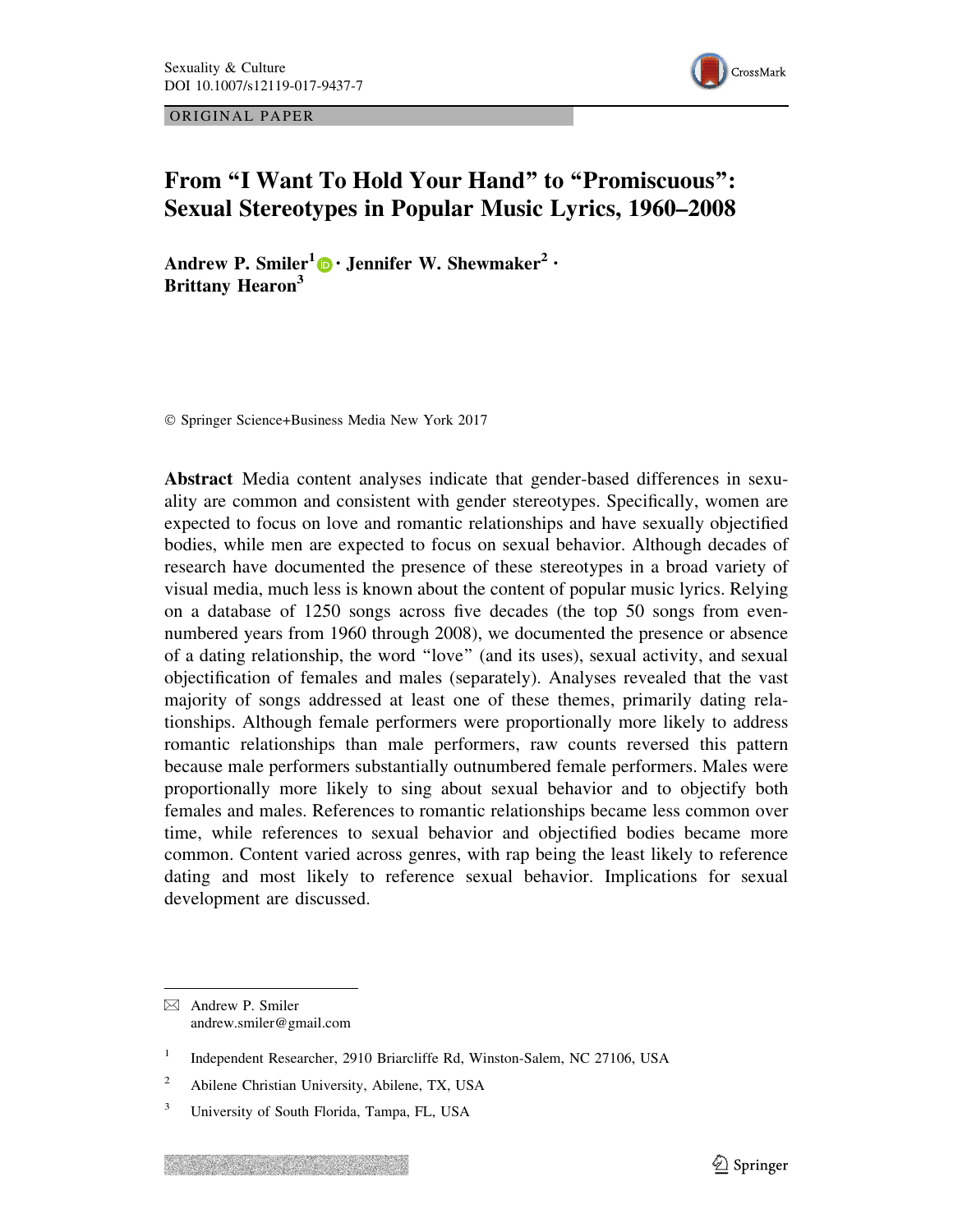**Keywords** Mass media  $\cdot$  Sexual norms  $\cdot$  Gender roles  $\cdot$  Sexual objectification  $\cdot$ Dating

## Introduction

Content analyses have revealed a substantial amount of sexual content in television programs, magazines, romance novels, music videos, and video games (Downs and Smith 2010; Hust et al. 2008; Kunkel et al. 2005; Romance Writers of America 2011; Taylor 2005; Turner 2011), including those products marketed towards and preferred by adolescents (Carpenter 1998; Jhally 1994, 2007; Joshi et al. 2011; Wallis 2011; Ward 1995). Reading across studies, the analyses indicate a small, nearly ubiquitous set of messages consistent with gender stereotypes. Specifically, female characters are typically positioned as focused on dating relationships, interested in love, and ambivalent about sexual activity while male characters are typically presented as wanting sex and being uninterested in dating relationships or love. Further, sex is typically presented as occurring outside of marital relationships (and often outside of romantic relationships), almost never leads to sexually transmitted infections (STIs), and rarely leads to unplanned pregnancy (Arnett 2002; Brown and Bobkowski 2011; Clawson 2005; Downs and Smith 2010; Hust et al. 2008; Taylor 2005; Turner 2011).

There is little doubt adolescents learn about dating and sexuality from the media (Brown et al. 2006; Collins et al. 2003; Epstein and Ward 2008; see reviews by Shewmaker 2015; Sutton et al. 2002; Ward 2003), which implies that understanding the full range of sexuality messages is of great importance. Theories and theorists have specified a variety of mechanisms by which this occurs, with more recent models highlighting the interaction between teens and their media (Bleakley et al. 2008; Giles and Maltby 2004; North et al. 2007; Steele and Brown 1995).

When the focus is shifted from learning to enacted behaviors, researchers have found some effects of music consumption on the behavior of adolescents. For example, in a 3 year longitudinal study of adolescents, Martino et al. (2006), found that greater levels of exposure to degrading lyrics were related to a younger age at first intercourse and also a faster progression through non-coital behaviors. In a laboratory setting, undergraduates who were exposed to 3 min of sexual lyrics rated a hypothetical job applicant as sexier than their peers who were exposed to nonsexual lyrics (Carpentier 2014). At the same time, a recent meta-analysis revealed that the relationship between adolescents' media consumption and both initiation of sex (i.e., first coitus) and risky sexual behaviors were very small, although larger for boys than girls (Ferguson et al. 2016/in press).

Although the database on media content is rather substantial, it is limited by a general absence of information regarding music (Arnett 2002; Brown and Bobkowski 2011; Roberts and Christenson 2001). This absence is particularly noteworthy because nearly all adolescents listen to music regularly. Studies indicate an average listening time of at least 5 h per day (Kistler et al. 2010; LaFerle et al. 2000; Primack et al. 2009; Ward et al. 2005; but see Rideout et al. 2010 for a lower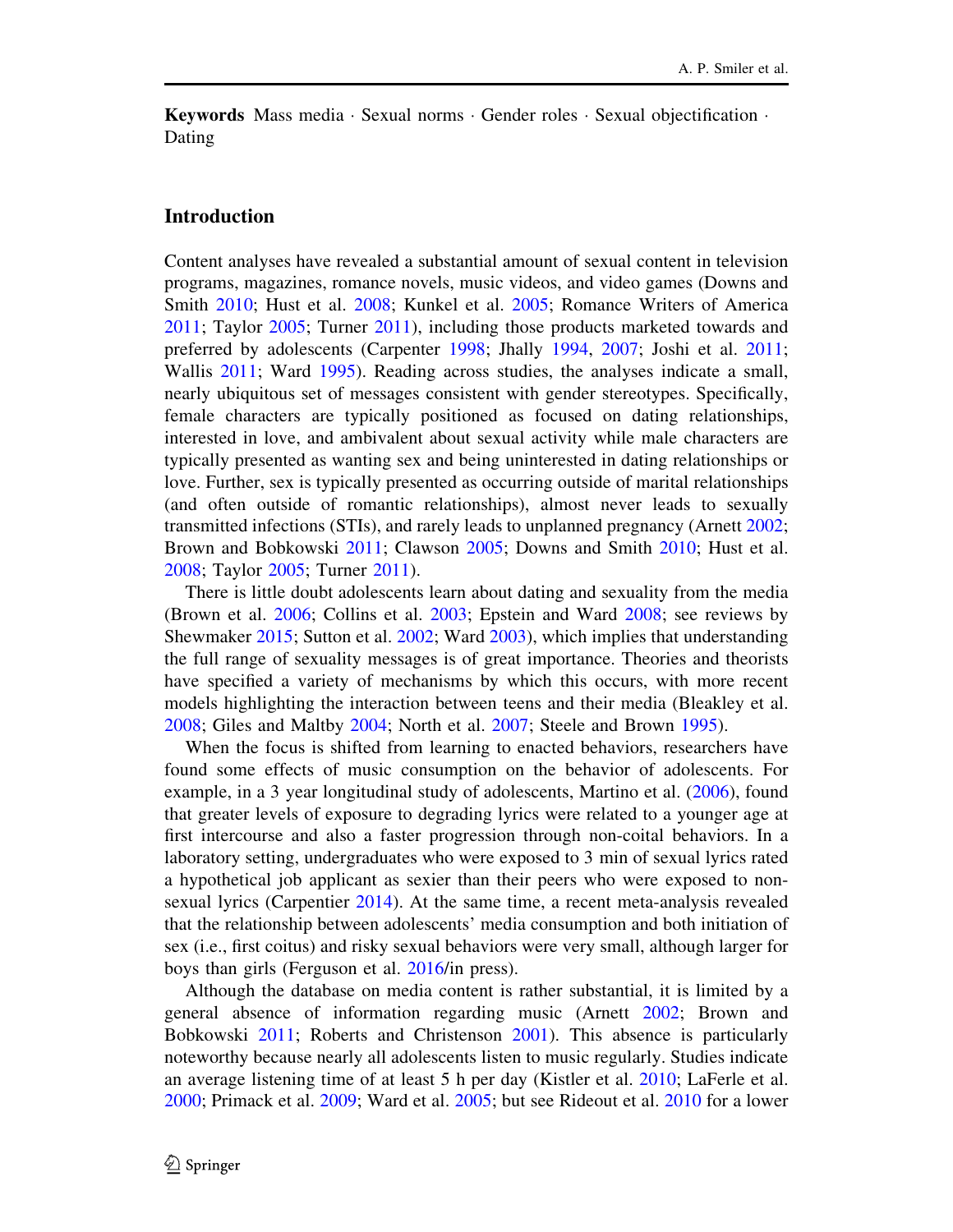estimate). Further, adolescents' preferences are the primary determinant of the year's top songs (Arnett 2002; Whitburn 1986) and thus impact the larger culture. Given music's ubiquity, use, and cultural importance, some reviewers have suggested that ''listening to popular music is properly seen as a natural and generally benign part of growing up in contemporary Western society'' (Roberts and Christenson 2001, p. 398).

Accordingly, we sought to determine if the content of popular music contains the same gender-based stereotypical depictions of sexuality that have been documented in visual media. Broadly speaking, we examined the presence of dating relationships, love, sexual activity (i.e., orgasm producing sexual behaviors), and sexual objectification in 1250 of the most popular songs from 1960 through 2008. We also explored variations based on performer's gender, decade, and musical genre.

## Music Content

A small number of lyrical reviews of the romantic and sexual content have been published, and these provide the starting point for our work. An analysis of Billboard Magazine's ''all time 100 most popular songs'' from 1958 to 1998 indexed references to love and sex, separately, per lyrical line (i.e., referent words per line of text). The researchers found that songs by female performers contained more lyrical references per line to both love and sex than male performers (Dukes et al. 2003). Mean scores indicated that love words appeared approximately three times more frequently than sex words (Dukes et al. 2003). A later and more detailed study of the Top 100 songs per year from 1959, 1969, 1979, 1989, 1999, and 2009 found that males were more likely than females to include sexual references throughout the time period, although the magnitude of the difference decreased in more recent decades (Hall et al. 2012). We note that this analysis did not explicitly assess dating or love. Another study adopted an evolutionary psychology approach to lyrical content and thus classified all references to dating relationships, love, and sexual behavior as "reproductive messages" (Hobbs and Gallup 2009). They found that more than 90% of popular music titles contained at least one reproductive message, but they did not examine differences based on sex of performer. Accordingly, we hypothesize that (H1) female performers will be more likely than male performers to address romantic themes, consistent with Dukes et al. (2003), and that (H2) female performers will be less likely than male performers to address sexual themes, consistent with Hall et al. (2012) and contrary to Dukes et al. (2003).

Analyses have also documented changes over time, often in interaction with other constructs. Dukes et al. documented a decrease in love words per lyrical line over time that was driven by female performers; male performers' discussion of love remained unchanged in their analysis (and was less frequent than female performers). They also reported that women's use of sex words decreased over time, mostly after 1990, while men's use of sex words increased in a linear fashion over time. Hall et al. (2012) also reported an increase in sexual content by female performers, noting levels near zero in 1959 and 1969; they reported that the rate of change was inconsistent across the subsequent 10 year gaps in their study. Accordingly, we anticipate that (H3) the number of songs with dating references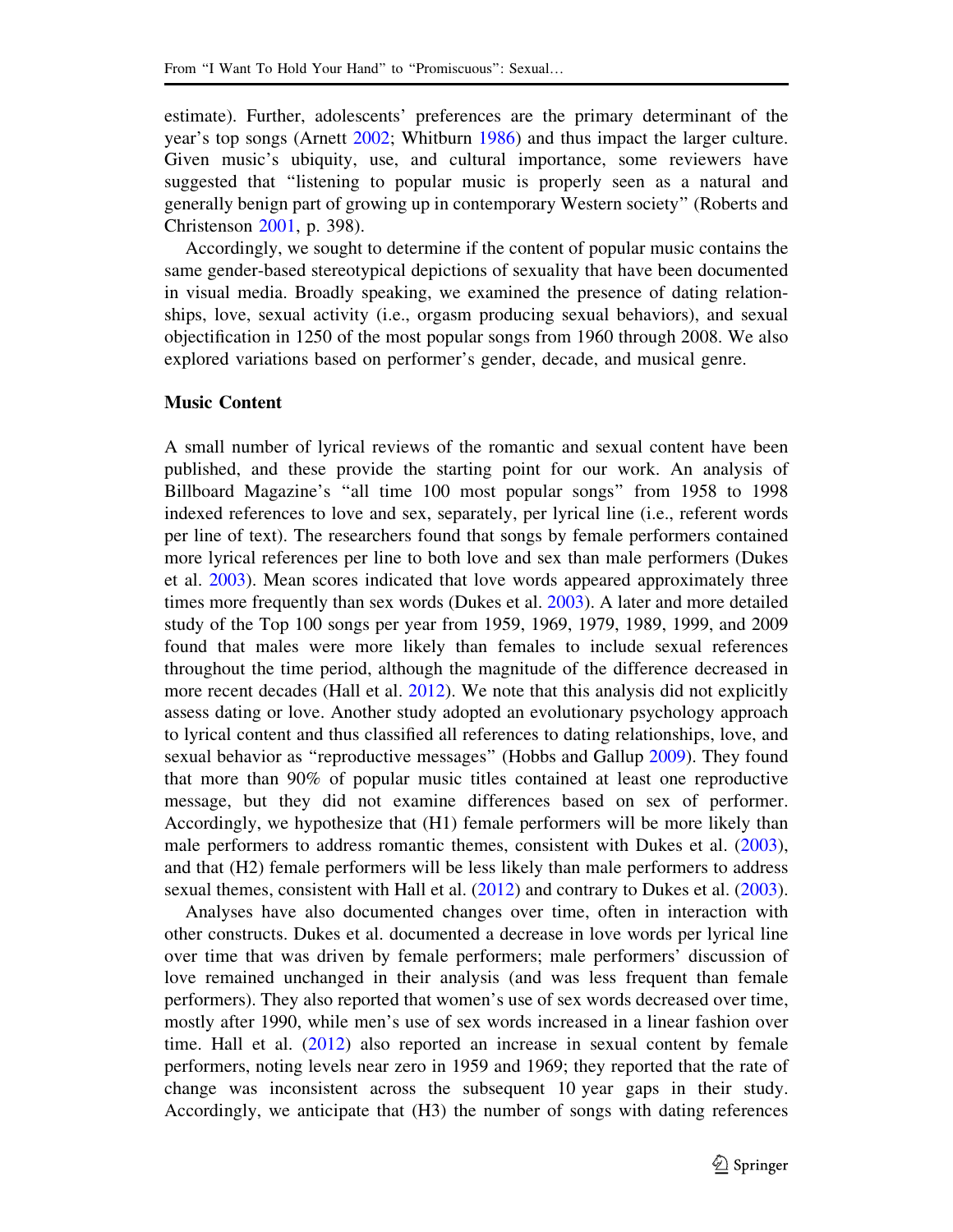will decrease over time and  $(H4)$  the number of songs with sexual references will increase over time.

Some analyses have documented differences based on the song's musical genre. We note that musical genres, and the Billboard rankings that track them, do not have static boundaries over time. Of particular importance for this discussion is rap, which gained mainstream acceptance in 1992. Dukes et al. (2003) combined rap and hip hop into a single category, while Hobbs and Gallup (2009) included rap as part of R&B (Ryhthm & Blues). Both studies followed then-current categorizations by Billboard. In the Dukes analysis, more than half of all songs were love songs, with substantial differences by genre (R&B: 96%, rock: 85%, rap/hip-hop: 59%). In the Hobbs and Gallup study, reproductive messages were more common in the R&B genre than in country or rock, which did not differ from each other. Both of these studies suggest that the rap genre is key to these differences. Several content analyses of rap lyrics and rap videos have found relatively high levels of sexual content, hypersexuality, objectification of women, sexism, and misogyny (Herd 2015; Hurt 2007; Weitzer and Kubrin 2009). Accordingly, we hypothesized that (H5) dating content would vary by genre, with relatively low levels of this content appearing in rap lyrics and (H6) sexual content would vary by genre, with relatively high levels of this content appearing in rap lyrics.

Although we do not test these issues directly due to cell size issues (see method), we also note that longitudinal changes based on genre and performer's ethnicity have also been documented. For example, Hobbs and Gallup reported that reproductive messages were more common in the R&B genre than the rock and country genres in 1999 and 2009, but not in the four prior decades; references in rock and country songs were not statistically different from each other in any decade. Hall et al. (2012) found that non-white performers were more likely to have sexualized lyrics than white performers in 1999 and 2009, but not in the four decades prior.

#### Sexual Objectification

Sexual objectification of bodies in the media, particularly female bodies, has been the subject of several analyses of visual media. Regarding lyrics, Hobbs and Gallup (2009) assessed three messages that potentially reflect sexual objectification (genitalia references, other body part references, and sex appeal). They found each of these themes to be most common in R&B and least common in country (in 2009), while also demonstrating that each of these three themes appeared at similar rates when all songs from 2009 (combined) were compared to a selection of songs from the opera and art genres (separately). Analyses of visual media as diverse as magazines, music videos, video games, television shows, and pornography, indicates that women are routinely objectified (Downs and Smith 2010; Fouts and Burggraf 2000; Hurt 2007; Jhally 1994, 2007; Picker and Sun 2008; Taylor 2005; Turner 2011; Wallis 2011). Men are also objectified in these media, although at lower rates than women (Downs and Smith 2010; Fouts and Vaughan 2002; Turner 2011; Wallis 2011).

A detailed examination of five decades' worth of cover pictures from Rolling Stone magazine illustrated this gender-based differential. Although men appeared on the cover three times more often than women, women's rate of sexual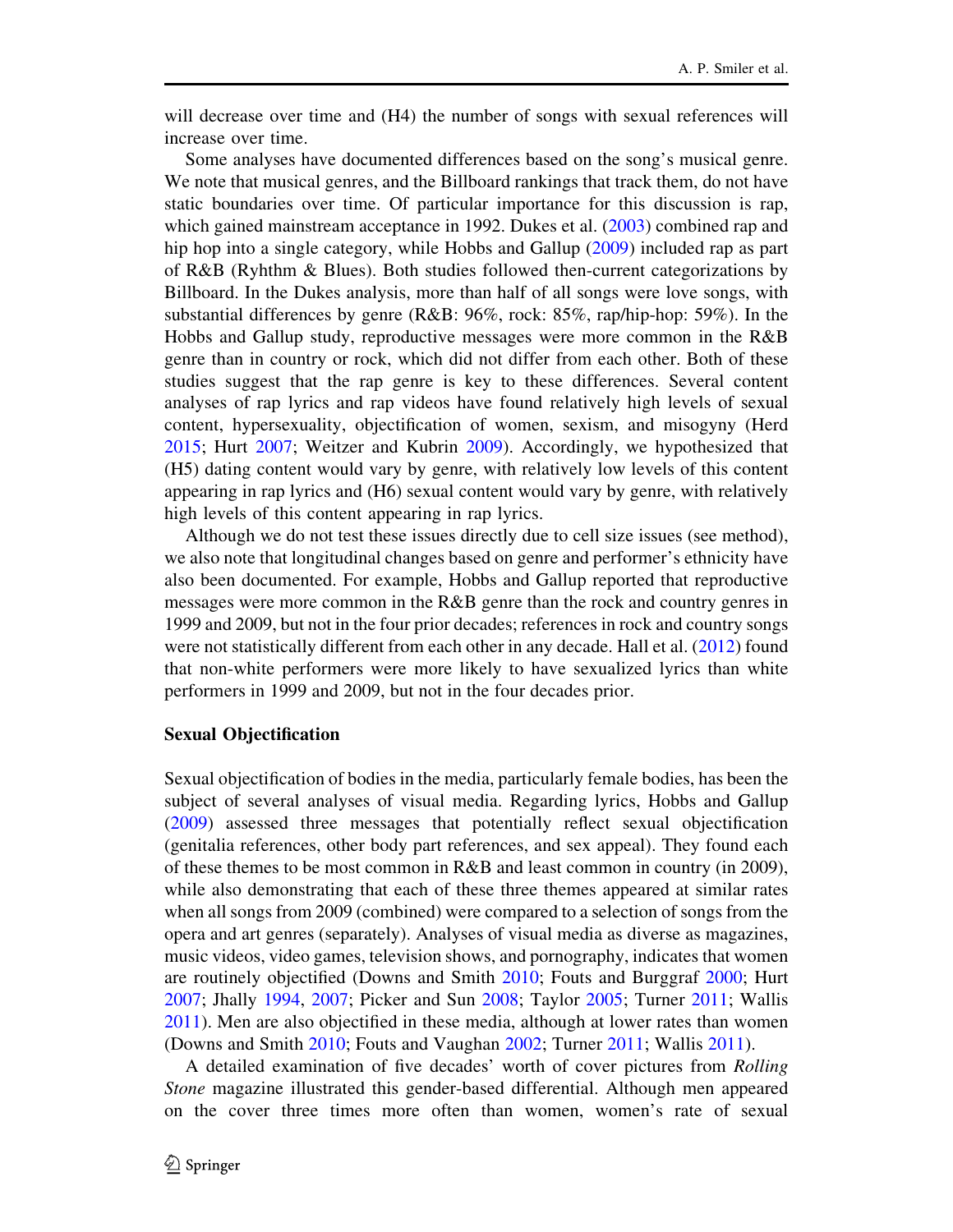objectification was approximately four times higher in every decade and the most highly sexualized male image had a score near the median level of sexualization of female images (Hatton and Trautner 2011). The Rolling Stone analysis also demonstrated that sexualized images have become more common over time for both women and men. For men, this finding is consistent with other data indicating a greater emphasis on men's body image and appearance (Edwards et al. 2014; Pope et al. 2000). We hypothesize that objectification will increase over time for women (H7a) and men (H7b), separately, and that (H8) rates of objectification will vary by genre.

Accordingly, we sought to examine the presence of gender-differentiated sexual stereotypes in music lyrics across a 50-year period. Specifically, we expected female performers would reference romantic relationships and love more frequently than male performers, while male performers would reference sexual activity more frequently than female performers. We also expected that female bodies would be objectified more frequently than male bodies, regardless of the performer's sex. We also hypothesized that references to sexual behavior and sexual objectification would become more frequent over time, while references to romantic relationships and love would become less frequent over time. Further, we hypothesized that the rap genre would include more references to sexual behavior and (female) objectification, and fewer references to love or romantic relationships, than other genres.

# Method

# Song and Artist Information

Billboard's Year-End Hot 100 chart includes the most popular songs across all genres of music as ranked by radio airplay, sales data, and, in more recent years, online streaming activity (Billboard 2009; Whitburn 1986). Using the fifty highestrated songs from the even-numbered years between 1960 and 2008, we compiled a list of 1250 songs to analyze. We recorded year, title, rank, and performer for each song.

# Performer Information

For each song, the performer's sex, ethnicity, and primary musical genre were recorded from allmusic.com. There were 919 unique performers across all years. Omitting guest performers (e.g., ''Usher featuring Lil Jon and Ludacris''), there were 895 unique primary artists (e.g., Usher). Sex and ethnicity were coded for all listed performers. The majority of performers ( $n = 721, 80.5\%$ ) had exactly one song in this analysis. The five performers (and their genres) who appeared most often in our analysis were Mariah Carey (R&B), The Beatles (Rock), Janet Jackson (R&B), Madonna (R&B), and Usher (R&B).

Genre was coded using solely the primary artist. For genre information, we chose allmusic.com instead of popular retailers (e.g., iTunes, Amazon.com) for several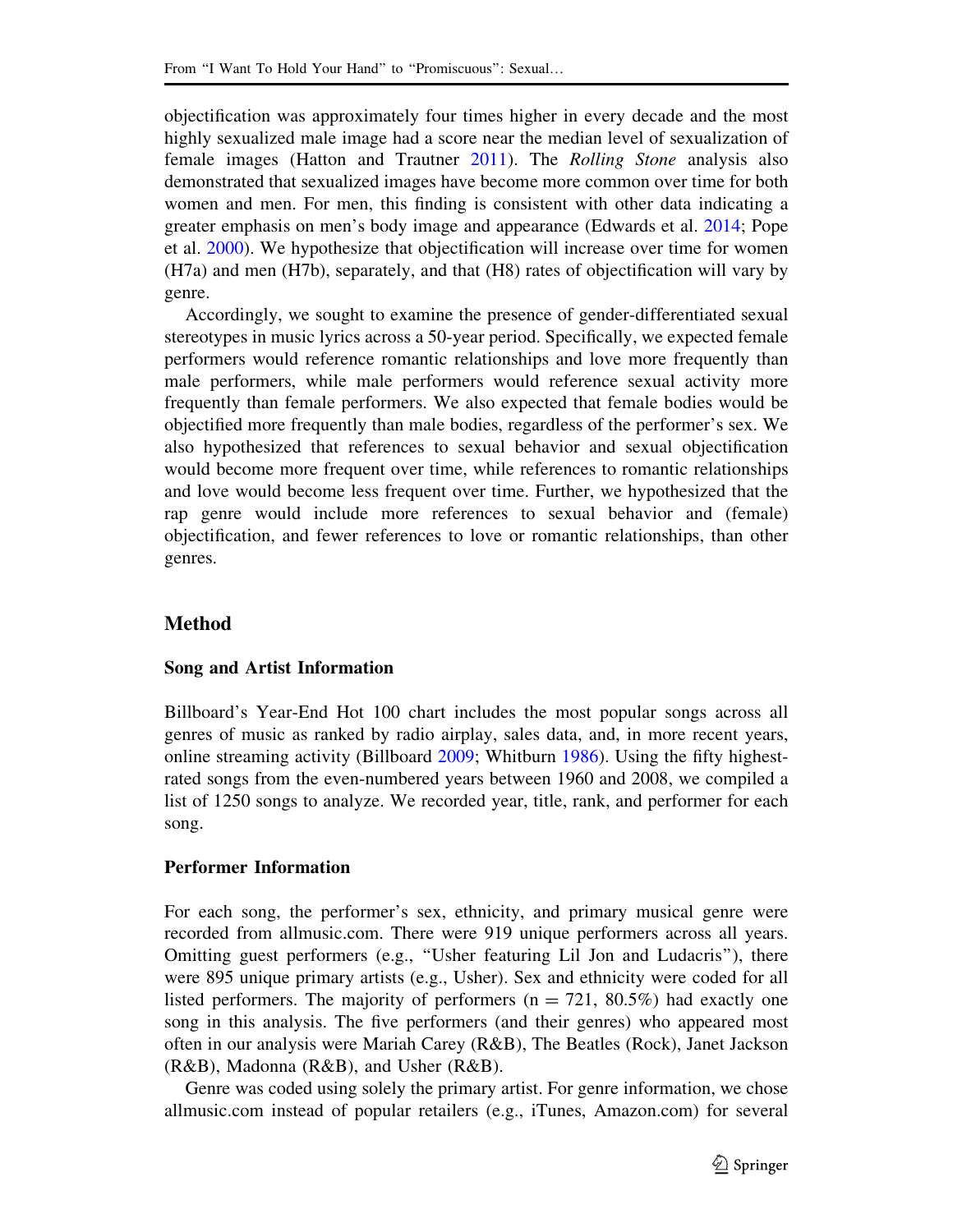reasons. First and foremost, allmusic.com provides substantive, detailed descriptions of major genres and their subgenres that identifies the primary musical characteristics by which each genre is defined; this information had previously been available in print (e.g., All Music Guide, 1997). The commercial services do not provide this information, nor any information about how artists are categorized. As researchers (and fans), we are confused by iTunes' categorization of Frank Sinatra, Beyonce, and Lady Gaga as ''Pop'' artists and believe Allmusic.com's categorization of these artists as Vocal, R&B, and Pop, respectively, more accurately reflects their musical approach. Second, allmusic.com lists performers as having multiple genres and subgenres (where relevant), and provides this information based on their recordings, not alphabetically. iTunes does not appear to allow multiple genres and Amazon.com does not appear to provide any type of genre information. Third, Allmusic.com identifies rap as its own genre, distinct from R&B, mirroring current recording industry distinctions as well as researchers' treatment of rap as a distinct genre.

Of the 1250 songs, 328 were performed by a female solo artist or all female group (e.g., Diana Ross and the Supremes, The Pussycat Dolls), 827 were performed by a male solo artist or all male group (e.g., The Rolling Stones, Backstreet Boys), and 95 were performed by a mixed-sex group. Because mixed-sex groups include both female and male singers, these songs were excluded from

| Ethnicity                 | <b>Sex</b> | 1960       | 1970       | 1980       | 1990       | 2000       | Total       |
|---------------------------|------------|------------|------------|------------|------------|------------|-------------|
| African-<br>American      | Fem        | 25(10.0)   | 16(6.4)    | 18 (7.2)   | 46 (18.4)  | 29 (11.6)  | 134 (10.72) |
|                           | Mal        | 44 (17.6)  | 47 (18.8)  | 34 (13.6)  | 68 (27.2)  | 69 (27.6)  | 262 (20.96) |
|                           | Mix        | 1(0.40)    | 12(4.8)    | 2(.8)      | 5(2.0)     | 14(5.6)    | 34 (2.72)   |
|                           | Tot        | 70 (28.0)  | 75 (30.0)  | 54 (21.6)  | 119 (47.6) | 112 (44.8) | 430 (34.4)  |
| European-                 | Fem        | 23(9.2)    | 14(5.6)    | 44 (17.6)  | 43 (17.2)  | 38 (15.2)  | 162 (12.96) |
| American                  | Mal        | 149 (59.6) | 130(52.0)  | 135(54.0)  | 53 (21.2)  | 58 (23.2)  | 525 (42.00) |
|                           | Mix        | 4(1.6)     | 14(5.6)    | 4(1.6)     | 9(3.6)     | 2(.8)      | 33 (2.64)   |
|                           | Tot        | 176 (70.4) | 158 (63.2) | 183 (73.2) | 105(42.0)  | 98 (39.2)  | 720 (57.6)  |
| Other ethnicity           | Fem        | 0(0.0)     | 3(1.2)     | 4(1.6)     | 1(0.4)     | 3(1.2)     | 11 (.88)    |
|                           | Mal        | 0(0.0)     | 1(4)       | 1(0.4)     | 4(1.6)     | 6(2.4)     | 12(0.96)    |
|                           | Mix        | 0(0.0)     | 0(0.0)     | 0(0.0)     | (0.0)      | 1(0.4)     | 1(.08)      |
|                           | Tot        | 0(0.0)     | 4(1.6)     | 5(2.0)     | 5(2.0)     | 10(4.0)    | 24 (1.92)   |
| Multi-ethnic <sup>a</sup> | Fem        | 0(0.0)     | 0(0.0)     | 1(0.4)     | 14(5.6)    | 6(2.4)     | 21 (1.68)   |
|                           | Mal        | 2(.8)      | 7(2.8)     | 6(2.4)     | 6(2.4)     | 7(2.8)     | 28 (2.24)   |
|                           | Mix        | 2(.8)      | 6(2.4)     | 1(4)       | 1(4)       | 17(6.8)    | 27(2.16)    |
|                           | Tot        | 4(1.6)     | 13(5.2)    | 8(3.2)     | 21 (8.4)   | 30(12.0)   | 76 (6.08)   |

Table 1 Number (and percentage) of songs per decade by performer's ethnicity and sex

250 songs per decade, 1250 songs total

<sup>a</sup> Multi-ethnic includes multi-ethnic individuals as well as groups whose members are from different ethnic groups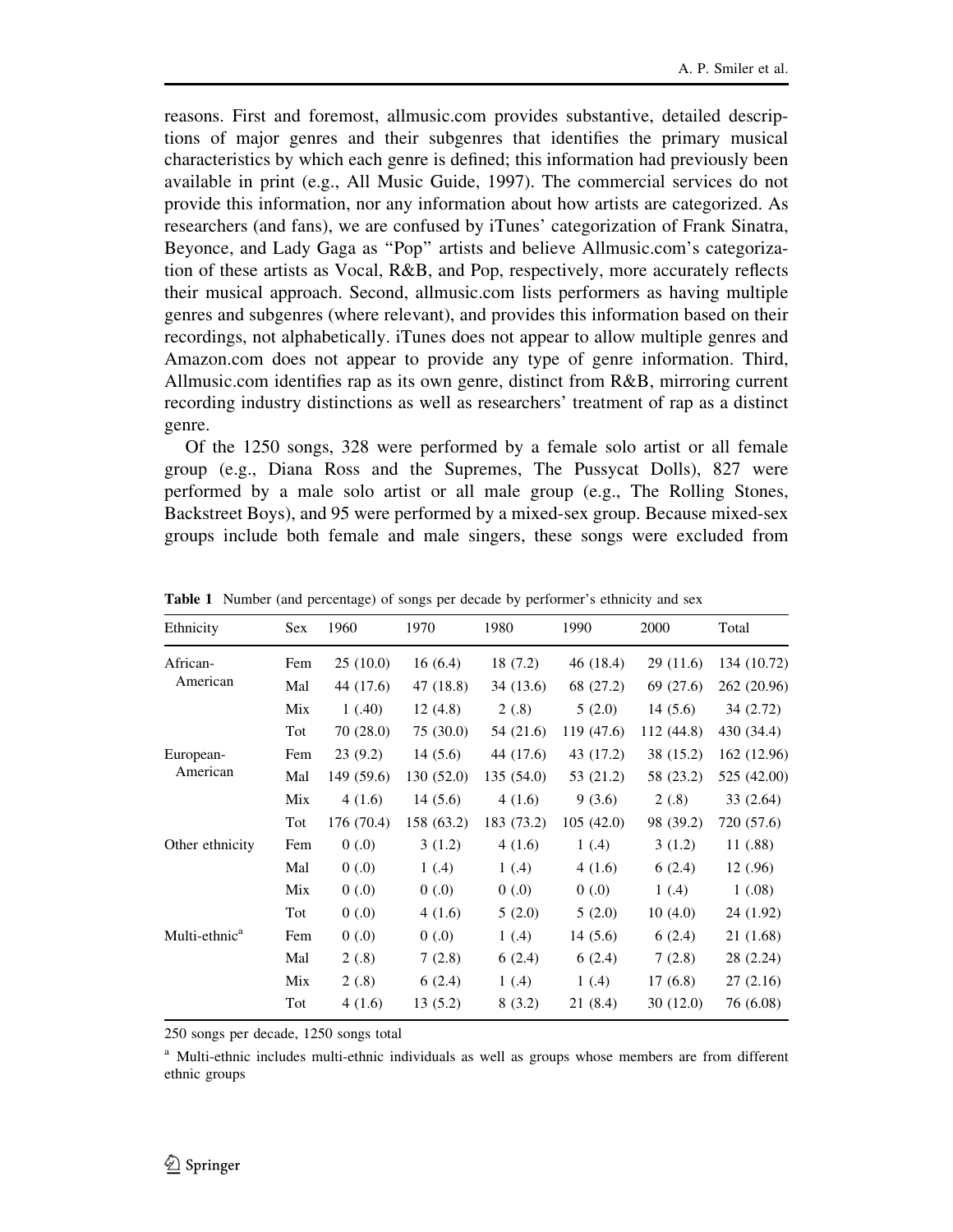analyses examining performer's gender. Of the remaining 1155 songs, women performed 28.4% (Table 1). The percentage of female (vs. male) performers varied substantially and significantly across decades, with female artists constituting no more than 20% of performers in the 1960s and 1970s and at least 25% of performers in subsequent decades,  $\chi^2$  (4, n = 1155) = 61.82, p < .001.

Most songs were performed by individuals of European-American ( $n = 720$ , 57.6%) or African-American descent ( $n = 430, 34.4%$ ). Multi-ethnic individuals and groups were the next largest group  $(n = 76, 6.1\%)$  and the remaining performers did not have identifiable ethnic groups  $(\langle 2\% \rangle)$  (Table 1). The percentage of songs performed by European-Americans dropped after the 1980s and was mirrored by an increase in the number of songs performed by individuals of African-American descent, as well as mixed-ethnicity groups,  $\chi^2$  (12,  $n = 1250$ ) = 120.29,  $p < .001$ .

Most songs (qua performers) were identified as belonging to the rock/pop genre ("rock";  $n = 650, 52.0\%$ ), with a substantial number in the Rhythm and Blues ("R&B";  $n = 373$ , 29.8%) and rap genres ( $n = 87, 7.0\%$ ) (Table 2). No other

|                  | Rock              | R&B         | Rap        | Other      | Total       |
|------------------|-------------------|-------------|------------|------------|-------------|
| African-American |                   |             |            |            |             |
| Fem              | 8(1.23)           | 120 (32.17) | 4(4.6)     | 2(1.43)    | 134 (10.72) |
| Mal              | 8(1.23)           | 170 (45.58) | 61(70.11)  | 23 (16.43) | 262 (20.96) |
| Mix              | 2(.31)            | 19 (5.09)   | 8(9.2)     | 5(3.57)    | 34(2.72)    |
| Tot.             | 18 (2.77)         | 309 (82.84) | 73 (83.91) | 30 (21.43) | 430 (34.4)  |
|                  | European-American |             |            |            |             |
| Fem              | 118 (18.15)       | 14(3.75)    | 0(.00)     | 30 (21.43) | 162 (12.96) |
| Mal              | 451 (69.38)       | 11(2.95)    | 4(4.6)     | 59 (42.14) | 525 (42.00) |
| Mix              | 28 (4.31)         | 1(.27)      | 0(.00)     | 4(2.86)    | 33(2.64)    |
| Tot.             | 597 (91.85)       | 26 (6.97)   | 4(4.6)     | 93 (66.43) | 720 (57.6)  |
| Other ethnicity  |                   |             |            |            |             |
| Fem              | 5(.77)            | 3(.8)       | 0(.00)     | 3(2.14)    | 11 (.88)    |
| Mal              | 2(.31)            | 3(.8)       | 0(.00)     | 7(5.00)    | 12 (.96)    |
| Mix              | 0(.00)            | 1(.27)      | 0(.00)     | 0(.00)     | 1(.08)      |
| Tot.             | 7(1.08)           | 7(1.88)     | 0(.00)     | 10(7.14)   | 24 (1.92)   |
| Multi-ethnic     |                   |             |            |            |             |
| Fem              | 4(.62)            | 14 (3.75)   | 1(1.15)    | 2(1.43)    | 21 (1.68)   |
| Mal              | 13(2.00)          | 10(2.68)    | 4(4.6)     | 1(.71)     | 28 (2.24)   |
| Mix              | 11(1.69)          | 7(1.88)     | 5(5.75)    | 4(2.86)    | 27(2.16)    |
| Tot.             | 28 (4.31)         | 31 (8.31)   | 10 (11.49) | 7(5.00)    | 76 (6.08)   |
| Total            |                   |             |            |            |             |
| Fem              | 135 (20.77)       | 151 (40.48) | 5(5.75)    | 37 (26.43) | 328 (26.24) |
| Mal              | 474 (72.92)       | 194 (52.01) | 69 (79.31) | 90 (64.29) | 827 (66.16) |
| Mix              | 41 $(6.31)$       | 28 (7.51)   | 13 (14.94) | 13 (9.29)  | 95 (7.6)    |
| Tot.             | 650 (100)         | 373 (100)   | 87 (100)   | 140 (100)  | 1250 (100)  |

Table 2 Number (and percentage) of songs by performer's ethnicity, sex, and genre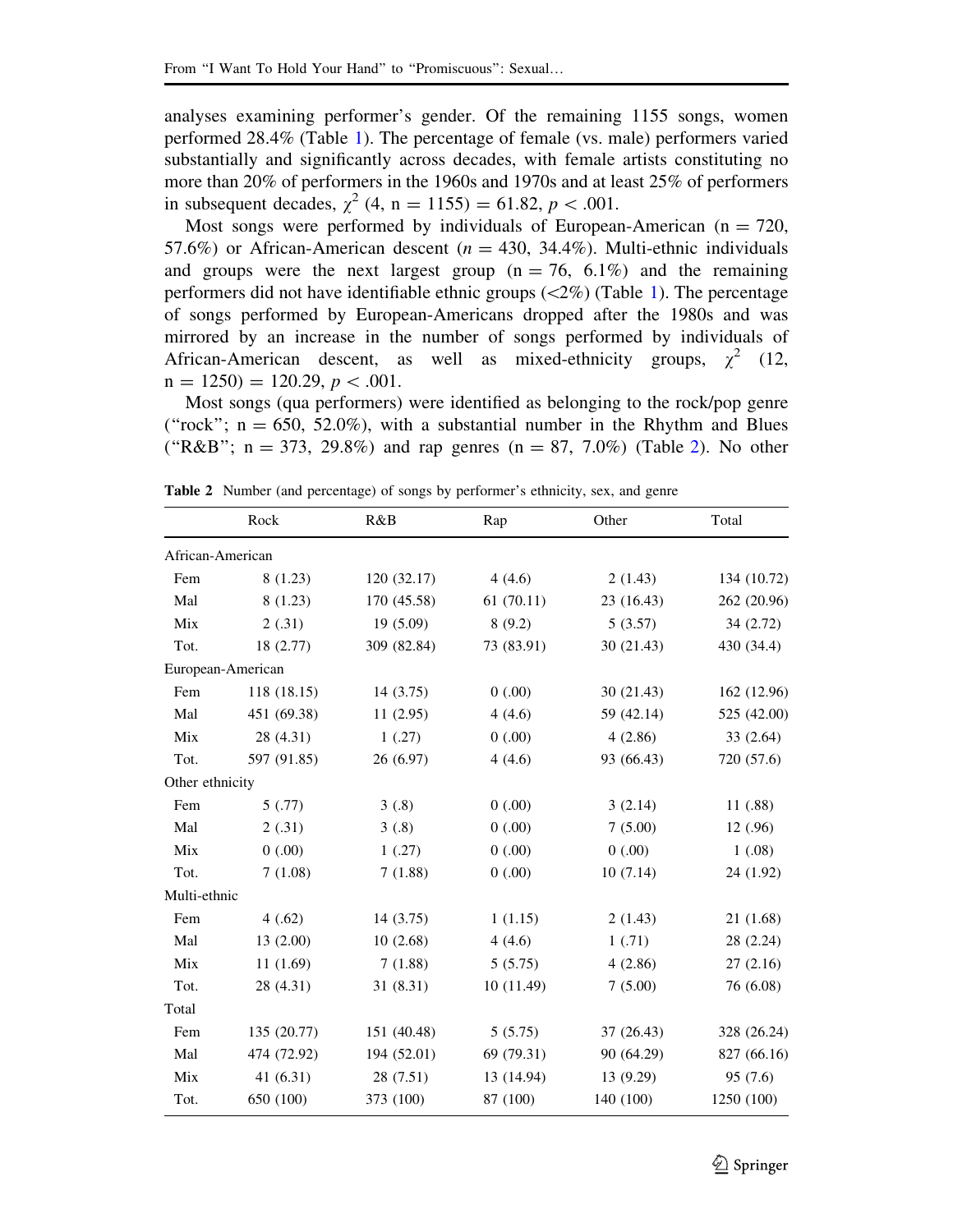genre (e.g., Country) accounted for as much as 3.5% of the songs, so the remainder were grouped together as "miscellaneous" genres ( $n = 140, 11.2\%$ ). The number of songs from each genre appearing in the Top 50 varied over time,  $\chi^2$  (12,  $n = 1250$  = 230.63,  $p < .001$ . Rock songs dominated the charts from the 1960s through the 1980s and they constituted more than half of the songs in the analysis. Rap music was not widely known until the 1980s and no rap song made the charts until the 1990s. This coincides with the acquisition of smaller record labels that produced rap music by the major music companies in the early 1990s, which enabled both greater production and greater distribution (Hurt 2007; Jhally 2007; Weitzer and Kubrin 2009).

Performers' sex, ethnicity, and genre interacted in systematic ways; each twovariable Chi squared test was significant  $\chi^2$  (dfs = 3–9, n = 1155–1250)  $\geq$  22.9,  $ps < .001$  (Table 2). Males outnumbered females among all ethnic groups, with particularly large differences among those of European-American (76.4%) and African-American (66.2%) descent. Similarly, males outnumbered females among all genres, with particularly large margins among rap (93.2%), rock (77.8%), and the miscellaneous genres (70.9%). European-Americans dominated the rock (91.8%) genre and were more common among the miscellaneous genre (66.4%); African-Americans dominated the rap (83.9%) and R&B (82.8%) genres. Given the variability in ethnic composition of performers within each genre, as well as the focus on genre in the literature, we chose to highlight genre, not ethnicity (but see Hall et al. 2012, for a focus on performer's ethnicity).

## Lyrics

Song lyrics were obtained from lyrics.com (88.3% of songs), songlyrics.com (8.2% of songs), and the performer's websites (3.5% of songs). Song lyrics were verified using a cross-source comparison for songs from 1960, 1970, 1980, 1990, and 2000, providing 98% agreement across sources.

## Coding Scheme

The coding team consisted of ten undergraduates and one doctoral faculty member. An initial training round used twenty-six off-year songs (e.g., 1975) split into two segments. During training, all coders scored all songs for all variables. The initial coding scheme was clarified and altered, as needed, and overall intercoder agreement was in excess of 80% across all coders and all variables.

For the focal coding, songs were segmented into ''packets'' of 10 songs with consecutive rankings from each year (e.g.,  $1-10$ ,  $11-20$ , etc.), creating 125 packets (5 per year, 25 years). The packets were randomized so that any ''drift'' in coding standards would not be confounded with the year in which the song was released. Packets were then randomly assigned to members of the coding team.

Working independently, two coders assessed each song. Inter-rater reliability was greater than 80% for every variable in this analysis. Krippendorff's alpha (Hayes and Krippendorff 2007) was also computed for each of variable. Only dating  $(k\alpha = .72)$  exceeded the conventional standard of .70; sex (k $\alpha = .63$ ) and presence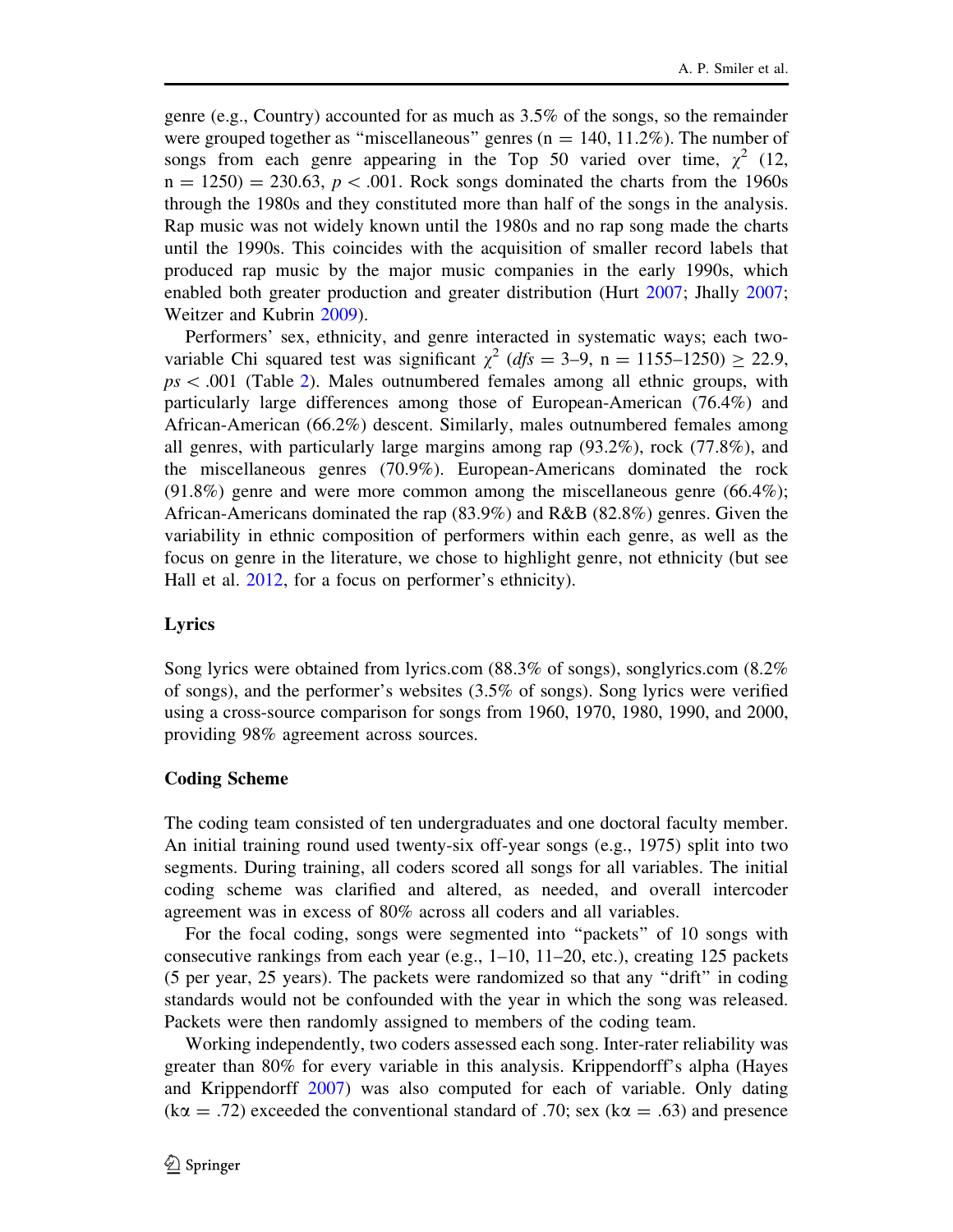of love  $(k\alpha = .67)$  were relatively close to the threshold, while explicitness  $(k\alpha = .51)$  and objectification  $(k\alpha = .41)$  were much worse. In an assessment of reliability statistics used in content analyses, Oleinik et al. (2014) reported that Krippendorff's alpha returned values substantially lower than Pearson's  $r$  and that Krippendorff's alpha is better suited for stylistic or literal coding (e.g., presence or absence of dating) than for rhetorical or interpretive coding (e.g., explicitness). In order to improve the fidelity of the data set, all coding disagreements were reconciled in two to three person teams; reconciliation required consensus among all members of the reconciliation team.

Coding samples are provided in Table 3. To assess dating, coders determined if the song described a romantic relationship that was expected to persist for months or years and presumed to be monogamous (Bogle 2008; Garcia et al. 2012). The relationship could be desired (future), current, or past and could be referenced directly, colloquially, or clearly implied; coders were trained to not assume that a dating relationship existed simply because a song also referenced sexual behavior. Similar parameters were used to assess sex, defined here as any activity leading to orgasm (including masturbation); sex could be desired, current, or past, and could be referenced directly, colloquially (e.g., "hit it"), or clearly implied. Sexual activity was not taken as a sign of dating relationship. Coders also indicated if the word ''love'' appeared in the song and, if so, whether it was used romantically  $(e.g., "in love")$ , as a sexual reference (e.g., ''make love''), both romantically and sexually, or in some other form, such as admiration or love for a friend. Coders also determined the explicitness of the sexual reference, recording if it was through metaphor, via the word ''love'' (e.g., ''make love''), or directly (including slang, such as ''hit it'').

To assess objectification, coders determined if the song referred to females or males (separately) as sexual objects. References to the singer or an unnamed target (''you'') were scored based on the performer's sex and assumed that songs were written for a heterosexual audience. Songs by mixed-sex groups were omitted from the objectification analyses because this level of detail was beyond the scope of our coding scheme.

A small number of songs ( $n = 15, 1.2\%$ ) were instrumental and thus did not include any lyrics. Because our goal was to examine how frequently specific types of content appear, we retained the instrumental songs in our analysis. Instrumental songs appeared primarily in the 1960s  $(n = 9)$  and into the 1970s  $(n = 5)$ , with only one instrumental present in the 1980s and none later. This decade-based pattern was not expected by chance,  $\chi^2$  (4, n = 1250) = 20.92, p < .001.

## **Results**

#### Analytic Approach

Before proceeding, we draw attention to the differential between the descriptive raw counts (Table 4) and the proportional values (Table 5) that form the basis of inferential comparisons. Songs by male performers outnumber songs by female performers approximately 2.5–1. Figure 1a (raw counts) and b (proportions)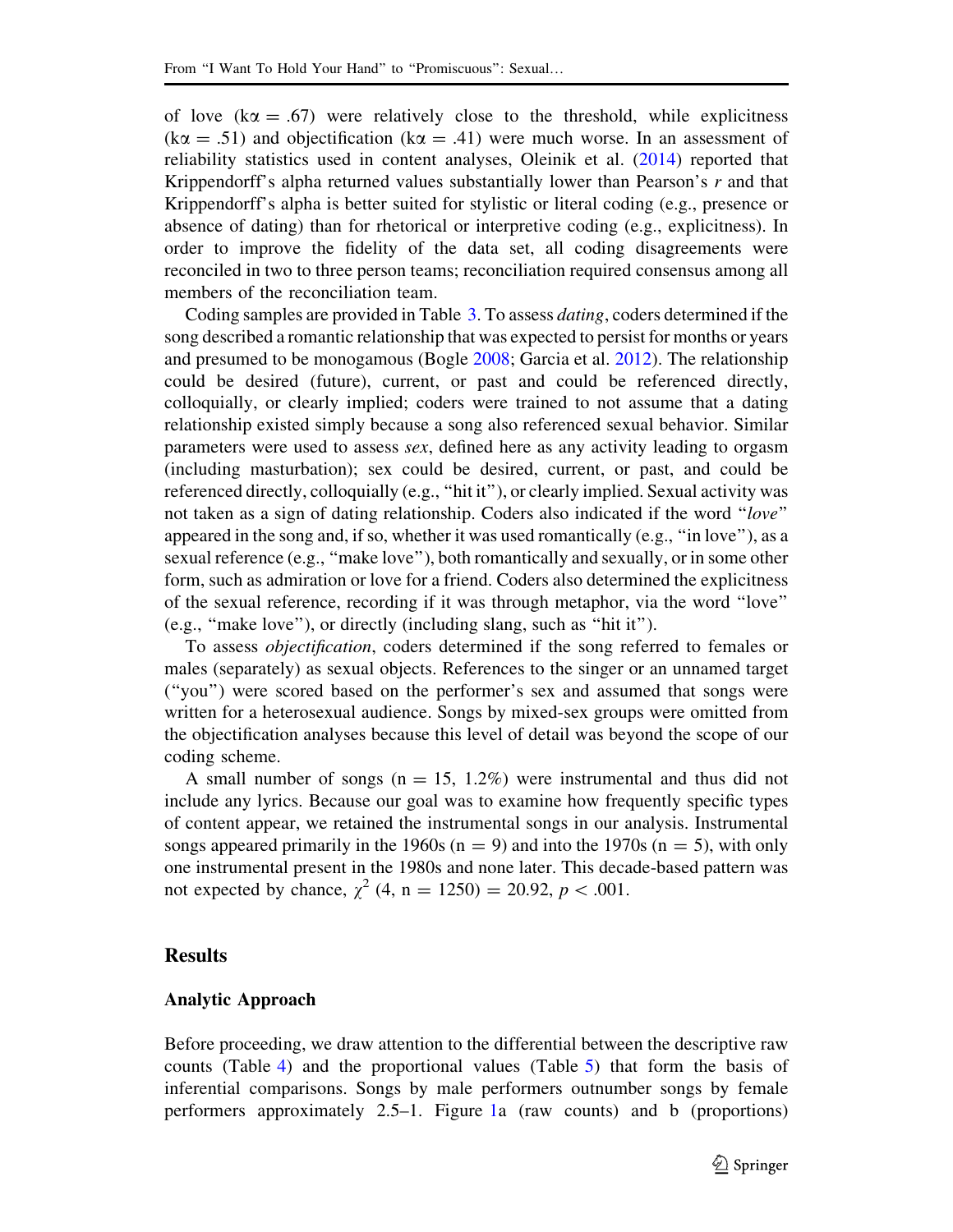| Coding<br>category       | Example lyrics (with title, year, genre)                                                                                                                                                                                                 |  |  |  |  |  |
|--------------------------|------------------------------------------------------------------------------------------------------------------------------------------------------------------------------------------------------------------------------------------|--|--|--|--|--|
| Dating                   | "Oh please say to me/You'll let me be your man/And please say to me/You'll let me<br>hold your hand" (I Want To Hold Your Hand, 1964, rock)                                                                                              |  |  |  |  |  |
|                          | "Whoa, you like to think that you're immune to the stuff, oh yeah/It's closer to the<br>truth to say you can't get enough/You know you're gonna have to face it, you're<br>addicted to love" (Addicted to Love, 1986, rock) <sup>a</sup> |  |  |  |  |  |
| Sex (orgasmic)           | "They say I better stop—or I'll go blind//Because I can't stop messin' with the<br>danger zone" (She Bop, 1984, rock)                                                                                                                    |  |  |  |  |  |
|                          | "Promiscuous girl/You're teasing me/You know what I want/And I got what you need"<br>(Promisucous, 2006, rap)                                                                                                                            |  |  |  |  |  |
| "Love"<br>As romance     | "Girl, there's just no livin' without you./Don't take your love away from me./Don't<br>you leave my heart in misery" (Breaking Up Is Hard To Do, 1962, Rock)                                                                             |  |  |  |  |  |
|                          | "Whoa, you like to think that you're immune to the stuff, oh yeah/It's closer to the<br>truth to say you can't get enough/You know you're gonna have to face it, you're<br>addicted to love" (Addicted to Love, 1986, rock) <sup>a</sup> |  |  |  |  |  |
| $$ As sex                | "(Under the boardwalk) people walking above/(Under the boardwalk) we'll be making<br>love/Under the boardwalk, boardwalk!" (Under the Boardwalk, 1964, Rock)                                                                             |  |  |  |  |  |
|                          | "Cause we got so far to go/You gotta feel that heat/And we can ride the boogie/Share<br>that beat of love" (Rock With You, 1980, rock)                                                                                                   |  |  |  |  |  |
| $$ As both               | "The look of love/Is saying so much more than/Just words could every say//Let's<br>take a lovers vow/And seal it with a kiss" (Look of Love, 1968, Rock)                                                                                 |  |  |  |  |  |
|                          | "Secret lovers that's what we are/Trying so hard to hide the way we feel//In the<br>middle of makin' love we notice the time" (Secret Lovers, 1986, rock) <sup>a</sup>                                                                   |  |  |  |  |  |
| Explicitness<br>Metaphor | "You got the peaches, I got the cream/Sweet to taste, saccharine//Pour some sugar<br>on me" (Pour Some Sugar On Me, 1988, Rock) <sup>a</sup>                                                                                             |  |  |  |  |  |
|                          | "I say he so sweet/Make her wanna' lick the rapper/So I let her lick the rapper/Sh, sh,<br>she lick me/Like a lollipop" (Lollipop, 2008, rap) <sup>a</sup>                                                                               |  |  |  |  |  |
| Love                     | "Making love in the afternoon/with Cecilia up in my bedroom." (Cecilia, 1970, Rock)                                                                                                                                                      |  |  |  |  |  |
|                          | "In the middle of makin' love we notice the time" (Secret Lovers, 1986, rock) <sup>a</sup>                                                                                                                                               |  |  |  |  |  |
| $$ Sex                   | "Give me give me wild west/give me give me safe sex" (Wild Wild West, 1988, Rock)                                                                                                                                                        |  |  |  |  |  |
|                          | "You can do me in the morning/You can do me in the night/You can do me when you<br>want to do me" (Do Me!, 1990, R&B)                                                                                                                    |  |  |  |  |  |
| Objectifies              | "Lookin' like a tramp, like a video vamp" (Pour Some Sugar On Me, 1988, Rock) <sup>a</sup>                                                                                                                                               |  |  |  |  |  |
| women                    | "Ass is fat, frame is little/Tattoo in your chest with his name in the middle/Uh, I'm not<br>a hater I just crush a lot/& the way you shake your booty I don't want you to stop"<br>(What's Luv, 2002, rap) <sup>a</sup>                 |  |  |  |  |  |
|                          | "You know I'd like to touch/Ya lovely lady lumps" (Lollipop, 2008, rap) <sup>a</sup>                                                                                                                                                     |  |  |  |  |  |
| Objectifies              | "I stroll in the club with my hat down/Michael Jack style" (What's Luv, 2002, rap) <sup>a</sup>                                                                                                                                          |  |  |  |  |  |
| men                      | "Sh-, sh-, she lick me/Like a lollipop" (Lollipop, 2008, rap) <sup>a</sup>                                                                                                                                                               |  |  |  |  |  |

Table 3 Lyric code book with examples

<sup>a</sup> Denotes lyric that exemplifies multiple coding themes

illustrate a concern regarding our results by illustrating the findings for dating songs. As indicated in Fig. 1a and Table 4, dating songs by male performers substantially outnumber those by female performers from the 1960s through the 1980s, with the numbers becoming more equal in the 1990s and 2000s. However, as indicated in Fig. 1b and Table 5, the proportional values indicate that female performers sang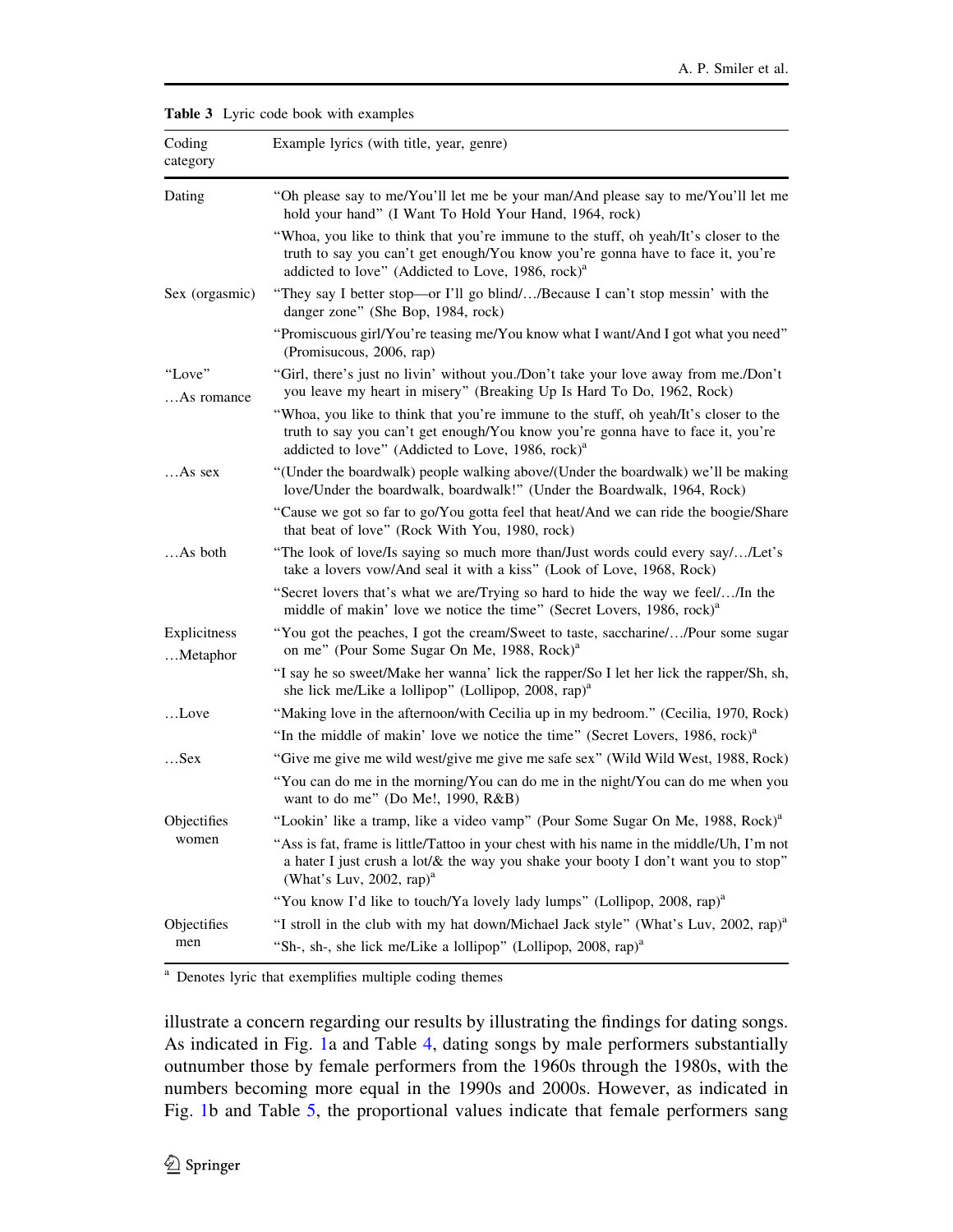Table 4 Raw counts for song characteristics by decade and performer's sex

|                   | 1960s            | 1970s            | 1980s                   | 1990s          | 2000s          | Total |
|-------------------|------------------|------------------|-------------------------|----------------|----------------|-------|
|                   |                  |                  |                         |                |                |       |
| All songs         |                  |                  |                         |                |                |       |
| n                 | 250              | 250              | 250                     | 250            | 250            | 1250  |
| Dating            | 178              | 170              | 197                     | 173            | 165            | 883   |
| Love              | 146              | 143              | 155                     | 142            | 122            | 708   |
| Romance           | 137              | 117              | 128                     | 108            | 97             | 587   |
| $$ Sex            | 4                | 8                | $\overline{c}$          | 9              | 12             | 35    |
| $$ Both           | 5                | 18               | 25                      | 25             | 13             | 86    |
| <b>Sex</b>        | 18               | 45               | 54                      | 67             | 88             | 272   |
| Explicitness      | 16               | 44               | 53                      | 67             | 83             | 263   |
| Metaphor          | 8                | 19               | 35                      | 34             | 46             | 142   |
| Love              | 8                | 25               | 14                      | 15             | 7              | 69    |
| $$ Sex            | $\mathbf{0}$     | $\mathbf{0}$     | 4                       | 18             | 30             | 52    |
| Objectifctn       | 21               | 19               | 20                      | 39             | 80             | 179   |
| Of women          | 18               | 16               | 18                      | 31             | 77             | 160   |
| Of men            | $\overline{4}$   | 3                | 3                       | 18             | 24             | 52    |
| Female performers |                  |                  |                         |                |                |       |
| n                 | 48               | 33               | 67                      | 104            | 76             | 328   |
| Dating            | 40               | 27               | 52                      | 84             | 59             | 262   |
| Love              | 37               | 21               | 44                      | 69             | 46             | 217   |
| Romance           | 35               | 18               | 36                      | 55             | 40             | 184   |
| $$ Sex            | $\mathbf{1}$     | $\mathbf{1}$     | $\mathbf{0}$            | $\mathbf{1}$   | $\overline{2}$ | 5     |
| $$ Both           | 1                | 2                | 8                       | 13             | $\overline{4}$ | 28    |
| <b>Sex</b>        | 3                | 5                | 12                      | 22             | 15             | 57    |
| Explicitness      | 3                | 5                | 11                      | 23             | 12             | 54    |
| Metaphor          | $\mathbf{1}$     | $\overline{2}$   | 7                       | 12             | 9              | 31    |
| Love              | $\overline{c}$   | 3                | 3                       | 6              | $\overline{2}$ | 16    |
| $$ Sex            | $\boldsymbol{0}$ | $\boldsymbol{0}$ | 1                       | 5              | 1              | 7     |
| Objectifctn       | $\overline{c}$   | $\mathbf{1}$     | 3                       | $\overline{7}$ | 14             | 27    |
| Of women          | $\boldsymbol{0}$ | $\boldsymbol{0}$ | $\overline{\mathbf{c}}$ | 3              | 12             | 17    |
| Of men            | 2                | 1                | $\mathbf{1}$            | 6              | 5              | 15    |
| Male performers   |                  |                  |                         |                |                |       |
| n                 | 195              | 185              | 176                     | 131            | 140            | 827   |
| Dating            | 135              | 119              | 138                     | 80             | 82             | 554   |
| Love              | 107              | 104              | 104                     | 65             | 58             | 438   |
| Romance           | 101              | 82               | 86                      | 48             | 46             | 363   |
| $$ Sex            | 3                | 7                | 2                       | 7              | 7              | 26    |
| Both              | 3                | 15               | 16                      | 10             | 5              | 49    |
| Sex               | 14               | 36               | 41                      | 38             | 56             | 185   |
| Explicitness      | 12               | 35               | 41                      | 36             | 55             | 179   |
| Metaphor          | 7                | 15               | 28                      | 17             | 25             | 92    |
| Love              | 5                | 20               | 10                      | 7              | 3              | 45    |
| $$ Sex            | $\boldsymbol{0}$ | $\boldsymbol{0}$ | 3                       | 12             | 27             | 42    |
| Objectifctn       | 19               | 15               | 17                      | 29             | 50             | 130   |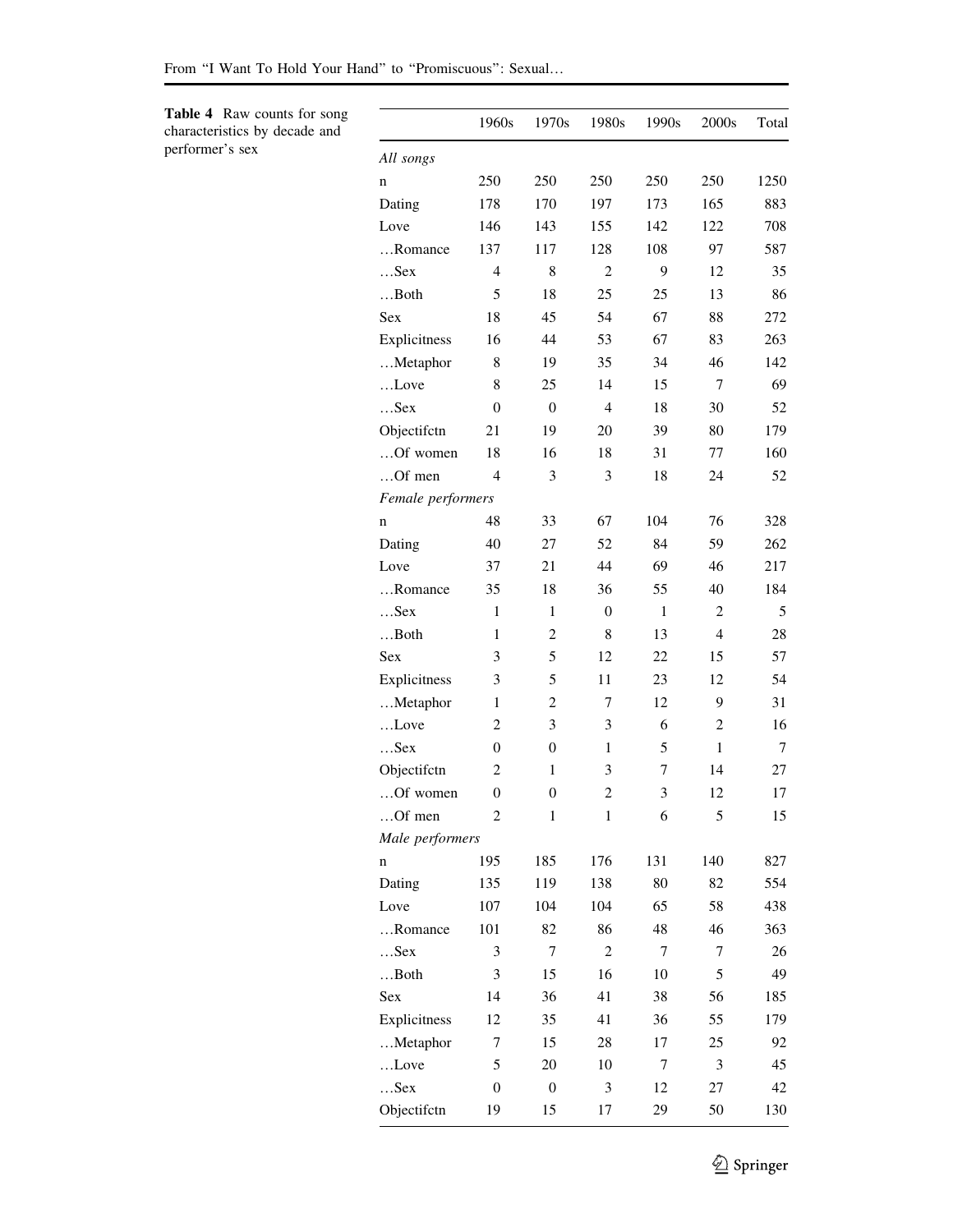| <b>Table 4</b> continued |                                  | 1960s | 1970s | 1980s 1990s 2000s |    | Total |
|--------------------------|----------------------------------|-------|-------|-------------------|----|-------|
|                          | Of women $18$ $13$ $16$ $26$     |       |       |                   | 50 | 123   |
|                          | Of men $2 \t 2 \t 2 \t 10 \t 11$ |       |       |                   |    | 27    |

about dating more frequently and the percentages were more similar across all five decades. Accordingly, we address both descriptive and inferential statistics throughout the ''Results'' section, following Hatton and Trautner's (2011) approach to a similar disparity in female and male representation on Rolling Stone covers.

Throughout our study, we used analysis of variance (ANOVA) to examine lyrical outcomes. Because our variables were scored 0/1, the means are equivalent to proportions (cf. ter Bogt et al. 2010). The use of ANOVAs allowed us to examine linear, quadratic, cubic, and 4th order patterns of change across decades, as well as interactions between primary variables (e.g., performer's sex x decade). Although Chi Squared is typically considered more appropriate for categorical data (e.g., Hall et al. 2012), it does not allow direct assessment of the type of change over decades (e.g., linear, quadratic) or the interactional patterns we sought to identify.

## Descriptive Overview

The majority of popular songs addressed a dating relationship  $(71\%)$  for the whole sample and in every decade (Table 5, top panel). A similar pattern was found for use of the word love (57%), which appeared in a majority of songs for every decade except the 2000s (49%); love was most frequently used as a romantic reference, not a sexual reference (or both). A substantial minority of songs contained sexual references (22%), and these occurred most frequently via metaphor (11% of all songs). Sexual objectification appeared in a minority of songs (14%), with sexual objectification of female bodies (13%) occurring more frequently than objectification of male bodies (4%).

# Analyses

Our analyses began with an examination of differences in song content based on performer's sex and decade. Because the rap genre did not appear in the rankings until the two most recent decades, genre was assessed in a separate analysis (see below). For each coded variable, we computed a series of 2 (performer's sex)  $\times$  5 (decade) ANOVAs. Descriptive information, as well as the results of significance tests, are provided in Table 5. The top panel provides means (or proportions) for all songs in each decade; the middle and bottom panels provide information for female and male performers, respectively.

# Performer's Sex

Given the disparity in number of songs by female versus male performers (328 vs. 827), there should be no surprise that raw counts for male performers were higher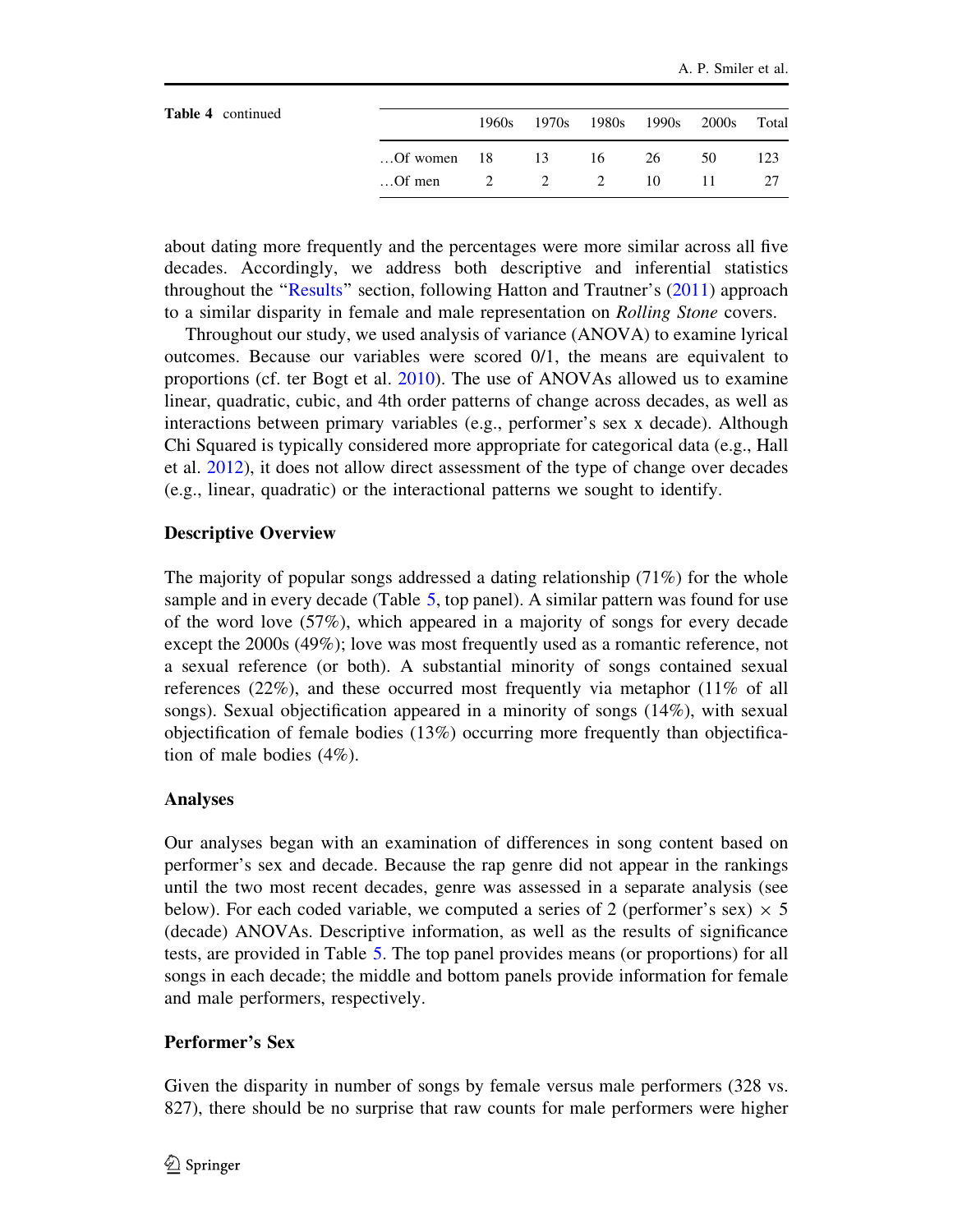for every variable in the analysis. The female:male ratio ranged from approximately 1:2 to as high as 1:7, with the largest disparities occurring in the areas that female performers were least likely to sing about (e.g., objectification of female bodies, using the word ''love'' to refer only to sex).

Dating references occurred in a greater percentage of songs by female performers (F values are provided in Table 5, middle panel). Specifically, women were more likely than men to sing about dating (.80 vs. .67), use the word love (.66 vs. .53), and use love strictly in its romantic sense (.56 vs. .44), consistent with H1. Sexual references occurred in a substantial minority of songs, appearing less frequently for female than male performers (.17 vs. .22). This was also true for explicit (.16 vs. .22) and direct (.02 vs. .05) references to sex, consistent with H2. Female performers were less likely to include objectifying lyrics (.08 vs. .16), especially lyrics objectifying women (.05 vs. .15). There were no differences between female and male performers in the use of love to refer to sex, the use of love to refer to both romance and sex, metaphoric references to sex, or the objectification of males.

#### Decade

Raw counts indicated some general trends over time. Broadly speaking, references to romantic relationships and uses of the word love were relatively stable from the 1960 s through the 1990s, but were less frequent in the 2000s. We note a relative highpoint in romantic songs during the 1980s. Use of the word love to refer to romantic relationships became less frequent over time, dropping by approximately one-third. References to sexual activity increased fourfold over time, both as metaphor and directly; use of the term "making love" peaked in the 1970s. Objectification also showed a fourfold increase over time.

The proportion of songs that addressed dating did not change significantly across decades, although most other lyrical components did exhibit temporal change (F values are provided in Table 5, top panel). Although overall use of the word love did not change over time, there was a linear decrease in romantic uses of the word love and a quadratic change in uses of the word love to refer to both romance and sex, described by an inverted-U that peaked in the 1980s and 1990s. These findings are mostly contrary to H3, which predicted a general decrease in use of the word love.

Across decades, there were linear increases in sexual content and references to sex (overall), as well as metaphorical references to sex, consistent with H4. Direct references to sex and the objectification of women demonstrated linear and quadratic increases over time, with the rate of increase accelerating from the 1980s into the 1990s and then accelerating further into the 2000s; for objectification of women, the shift is from a relatively stable 6–7% of songs from the 1960s through the 1980s to 12% of songs in the 1990s and 31% of songs in the 2000s. We note that objectification of men also increased over time, but was consistently smaller than and increased at a slower rate than objectification of women, consistent with H7a and H7b.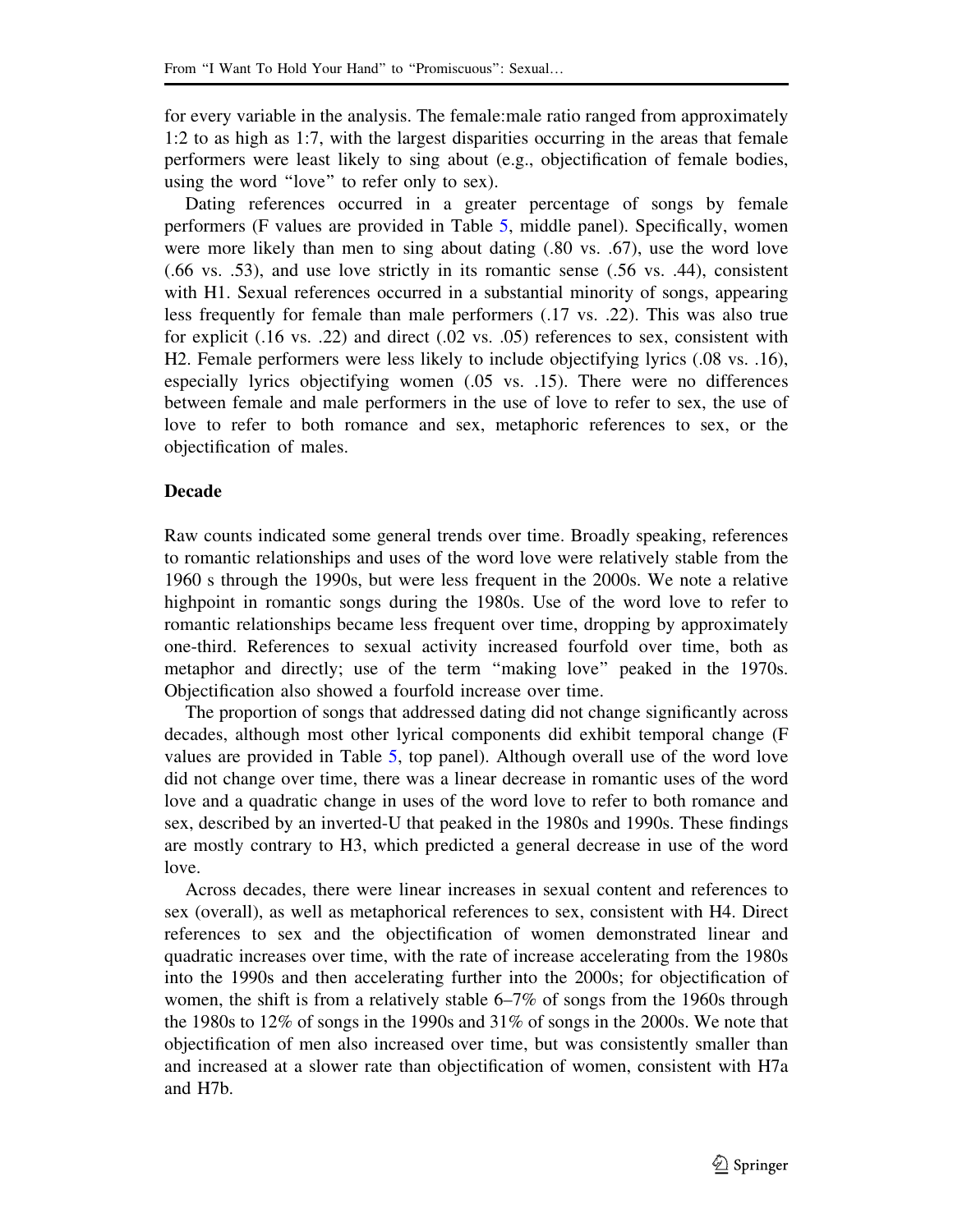|                                 | All     | 1960s   | 1970s   | 1980s   | 1990s | 2000s   | <b>ANOVA</b>        |
|---------------------------------|---------|---------|---------|---------|-------|---------|---------------------|
| All performers $(n = 1250)$     |         |         |         |         |       |         | Decade              |
| Dating                          | .71     | .71     | .68     | .79     | .69   | .67     | 1.42                |
| Love                            | .57     | .58     | .57     | .62     | .57   | .49     | 2.36                |
| Romance                         | .47     | .55     | .47     | .51     | .43   | .39     | 4.14**              |
| $$ Sex                          | .03     | .02     | .03     | .01     | .04   | .05     | 1.28                |
| $\ldots$ Both                   | .07     | .02     | .07     | $.10\,$ | .10   | .05     | $4.08**$            |
| Sex                             | .22     | .07     | .18     | .22     | .27   | .35     | 8.22***             |
| Explicitness                    | .22     | .06     | $.18$   | .21     | .27   | .34     | 7.89***             |
| Metaphor                        | .11     | .03     | .08     | .14     | .14   | $.18$   | $4.31**$            |
| Love                            | .06     | .03     | .10     | .06     | .06   | .03     | 2.30                |
| $$ Sex                          | .04     | .00     | .00     | $.02\,$ | $.07$ | .12     | 10.19***            |
| Objectifctn                     | .14     | $.08\,$ | $.08\,$ | $.08\,$ | .16   | .32     | 13.33***            |
| Of women                        | .13     | .07     | .06     | $.07$   | .12   | .31     | 15.54***            |
| Of men                          | .04     | .02     | .01     | $.01\,$ | .07   | .10     | $4.17**$            |
| Female performers ( $n = 328$ ) |         |         |         |         |       |         | Perf sex            |
| Dating                          | $.80\,$ | .83     | .82     | $.78\,$ | .81   | .78     | 19.31***            |
| Love                            | .66     | .77     | .64     | .66     | .66   | .61     | 17.99***            |
| Romance                         | .56     | .73     | .55     | .54     | .53   | .53     | 17.88***            |
| $$ Sex                          | .02     | .02     | .03     | $.00\,$ | .01   | .03     | 2.10                |
| $\ldots$ Both                   | .09     | .02     | .06     | .12     | .13   | .05     | $\leq$ 1            |
| Sex                             | $.17$   | .06     | .16     | .18     | .21   | .20     | 7.84**              |
| Explicitness                    | .16     | .06     | .15     | .16     | .22   | .16     | 9.13**              |
| Metaphor                        | .09     | .02     | .06     | $.10\,$ | .12   | .02     | 2.42                |
| Love                            | .05     | .04     | .09     | .04     | .06   | .04     | <1                  |
| $$ Sex                          | .02     | .00.    | .00     | $.01\,$ | .05   | .00     | 11.45***            |
| Objectifctn                     | $.08\,$ | .04     | .03     | .04     | .07   | $.18\,$ | 18.05***            |
| Of women                        | .05     | .00.    | .00     | .03     | .03   | .16     | 30.25***            |
| Of men                          | .05     | .04     | .03     | .01     | .06   | .07     | $\leq$ 1            |
| Male performers $(n = 827)$     |         |         |         |         |       |         | Decade $\times$ sex |
| Dating                          | .67     | .69     | .65     | .78     | .61   | .59     | 1.69                |
| Love                            | .53     | .55     | .56     | .59     | .50   | .41     | <1                  |
| Romance                         | .44     | .52     | .44     | .49     | .37   | .33     | $\leq$ 1            |
| $$ Sex                          | .03     | .02     | .04     | .01     | .05   | .05     | <1                  |
| $$ Both                         | .06     | .02     | .08     | .09     | .08   | .04     | $\leq$ 1            |
| Sex                             | .22     | $.07$   | .20     | .23     | .29   | .40     | 1.58                |
| Explicitnss                     | .22     | .06     | .19     | .23     | .27   | .40     | $2.74*$             |
| Metaphor                        | .11     | .04     | .08     | .16     | .13   | .18     | $\leq$ 1            |
| Love                            | .05     | .03     | .11     | .06     | .05   | .02     | $<\!\!1$            |
| $$ Sex                          | .05     | .00.    | .00.    | .02     | .09   | .19     | 7.48***             |
| Objectifctn                     | .16     | .10     | .08     | $.10\,$ | .22   | .36     | 1.56                |
| Of women                        | .15     | .09     | .07     | .09     | .20   | .36     | 1.83                |

Table 5 Song characteristics by decade and performer's sex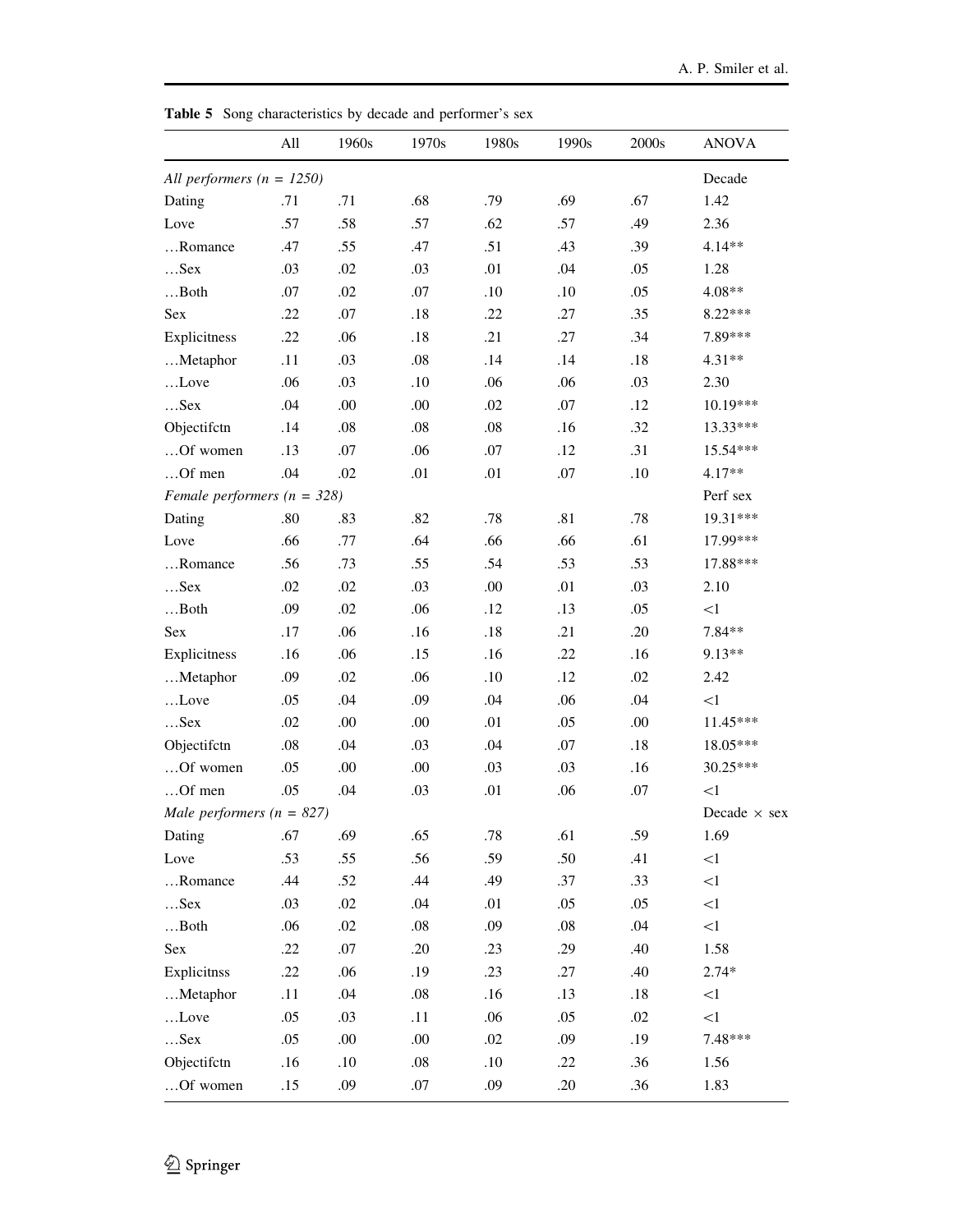

|           | All | 1960s | 1970s | 1980s | 1990s | 2000s | <b>ANOVA</b> |  |
|-----------|-----|-------|-------|-------|-------|-------|--------------|--|
| $$ Of men | .03 | .01   | .01   | .01   | .08   | .08   |              |  |

 $df$  (performer's sex) = 1,  $df$  (decade) = 4,  $df$  (performer's sex x decade) = 4,  $df$  (error) = 1145



Fig. 1 a Raw counts for dating by performer sex and decade. b Proportional counts for dating by performer sex and decade

### Performer's Sex  $\times$  Decade

As noted earlier, songs by female performers were much less common than songs by male performers and this pattern was replicated for all coded variables. The 1990s provided a few exceptions, and we note that this decade had the smallest female:male disparity (1:1.25). Here, women's lyrical references to dating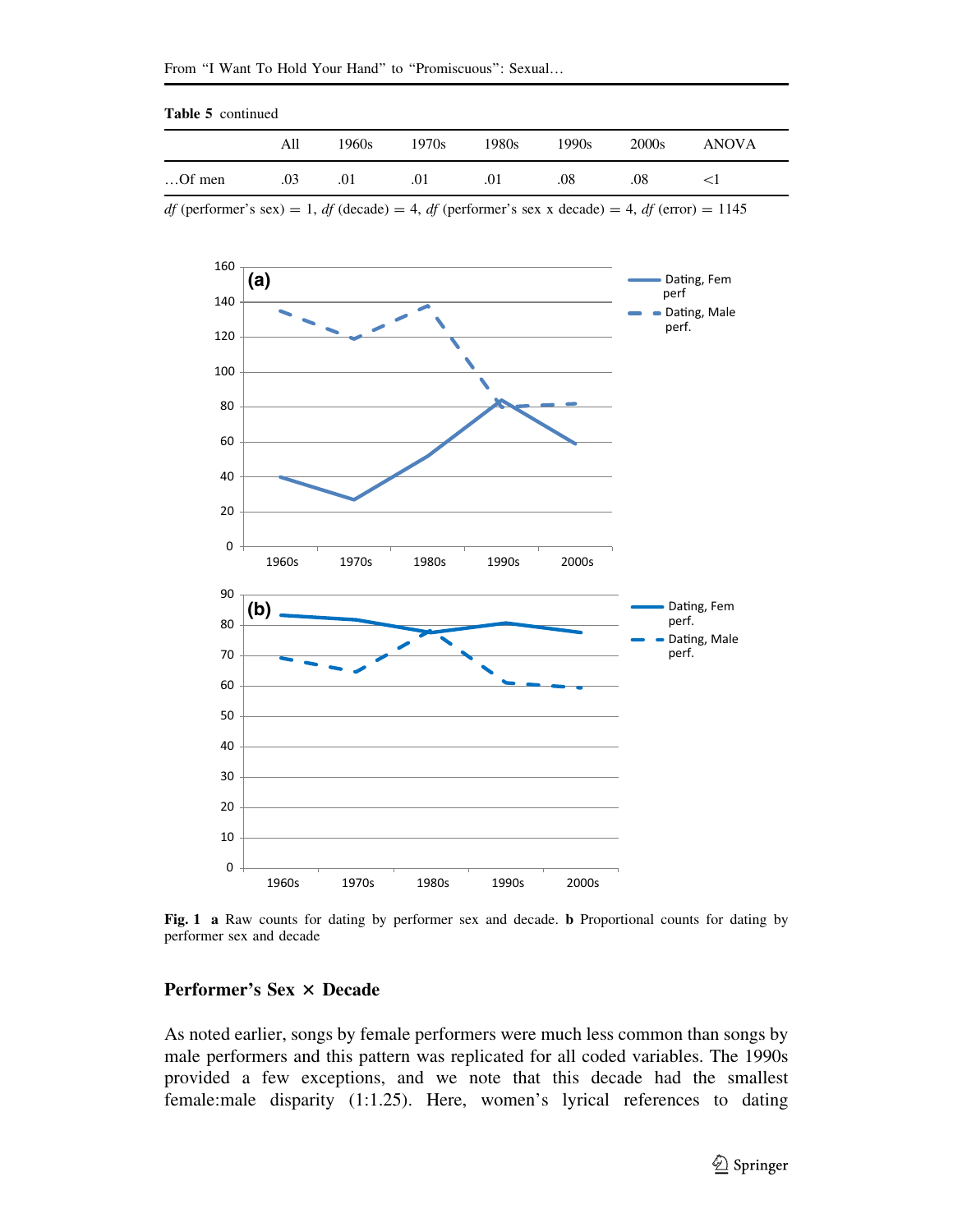relationships, the word love, use of love in its romantic sense, and use of love to refer to both love and sex, outnumbered male performer's lyrical references. Some other cells had equal or similar numbers, although not in any discernible pattern.

Among our outcome variables, the only significant interactions between performer's sex and decade occurred for explicit references to sex, as well as direct references to sex (F values in Table 4, bottom panel). To decompose these interactions, univariate ANOVAs within each sex were computed. For direct references to sex, women demonstrated no change across decades and men demonstrated both linear and quadratic increases.

#### Genre

Finally, we examined differences across the rap, R&B, rock, and other genres. Rap songs do not appear in the Top 50 until the 1990s, so we computed the analyses twice, once with all decades and once with just the 1990s and 2000s. The pattern of results were highly similar across analyses. We present results for the 1990s and 2000s (Table 6).

Inferential analyses relied on a series of One-Way ANOVAs with genre as the independent variable. Results revealed differences between rap and all other genres. In particular, rap songs were significantly less likely than songs from all other genres to refer to a dating relationship, include the word love, or use the word love to refer to romance, consistent with H5. Rap songs were more likely to directly address sexual behavior, reference sexual behavior explicitly (i.e., not via metaphor

|              | Misc.             | Rock             | R&B              | Rap              | $\mathbf{F}$ |
|--------------|-------------------|------------------|------------------|------------------|--------------|
|              | $(n = 140)$       | $(n = 650)$      | $(n = 373)$      | $(n = 87)$       |              |
| Dating       | .70 <sup>a</sup>  | .71 <sup>a</sup> | .78 <sup>a</sup> | .40 <sup>b</sup> | 14.85***     |
| Love         | .57 <sup>ab</sup> | .49 <sup>a</sup> | .67 <sup>b</sup> | .30 <sup>c</sup> | 11.77***     |
| Romance      | .47 <sup>a</sup>  | .43 <sup>a</sup> | .50 <sup>a</sup> | $.15^{\rm b}$    | $11.03***$   |
| $$ Sex       | .06               | .02              | .06              | .03              | 1.65         |
| $$ Both      | .04               | .04              | .10              | .11              | $2.68*$      |
| Sex          | .26 <sup>ab</sup> | .14 <sup>a</sup> | .32 <sup>b</sup> | .70 <sup>c</sup> | 34.32***     |
| Explicitness | .21 <sup>ab</sup> | .13 <sup>a</sup> | .33 <sup>b</sup> | .68 <sup>c</sup> | 34.50***     |
| Metaphor     | .17 <sup>ab</sup> | .08 <sup>a</sup> | .20 <sup>b</sup> | $.25^{\rm b}$    | $6.14***$    |
| Love         | .02               | .04              | .07              | .02              | 1.50         |
| $$ Sex       | .02 <sup>a</sup>  | .02 <sup>a</sup> | .05 <sup>a</sup> | .39 <sup>b</sup> | 44.82***     |
| Objectify    | .17 <sup>ab</sup> | .10 <sup>a</sup> | .22 <sup>b</sup> | .61 <sup>c</sup> | 34.85***     |
| Women        | .17 <sup>ab</sup> | .08 <sup>a</sup> | .20 <sup>b</sup> | .59 <sup>c</sup> | 37.96***     |
| $$ Men       | .09 <sup>ab</sup> | .04 <sup>a</sup> | .08 <sup>b</sup> | .20 <sup>c</sup> | $6.46***$    |

Table 6 Song characteristics by genre (1990–2008)

 $df = 1$ , 1246 for analyses regarding dating, love, sex, and explicitness.  $df = 1$ , 1151 for all objectification variables

Values with different superscripts are significantly different across genres

 $* p < .05; ** p < .01; ** * p < .001$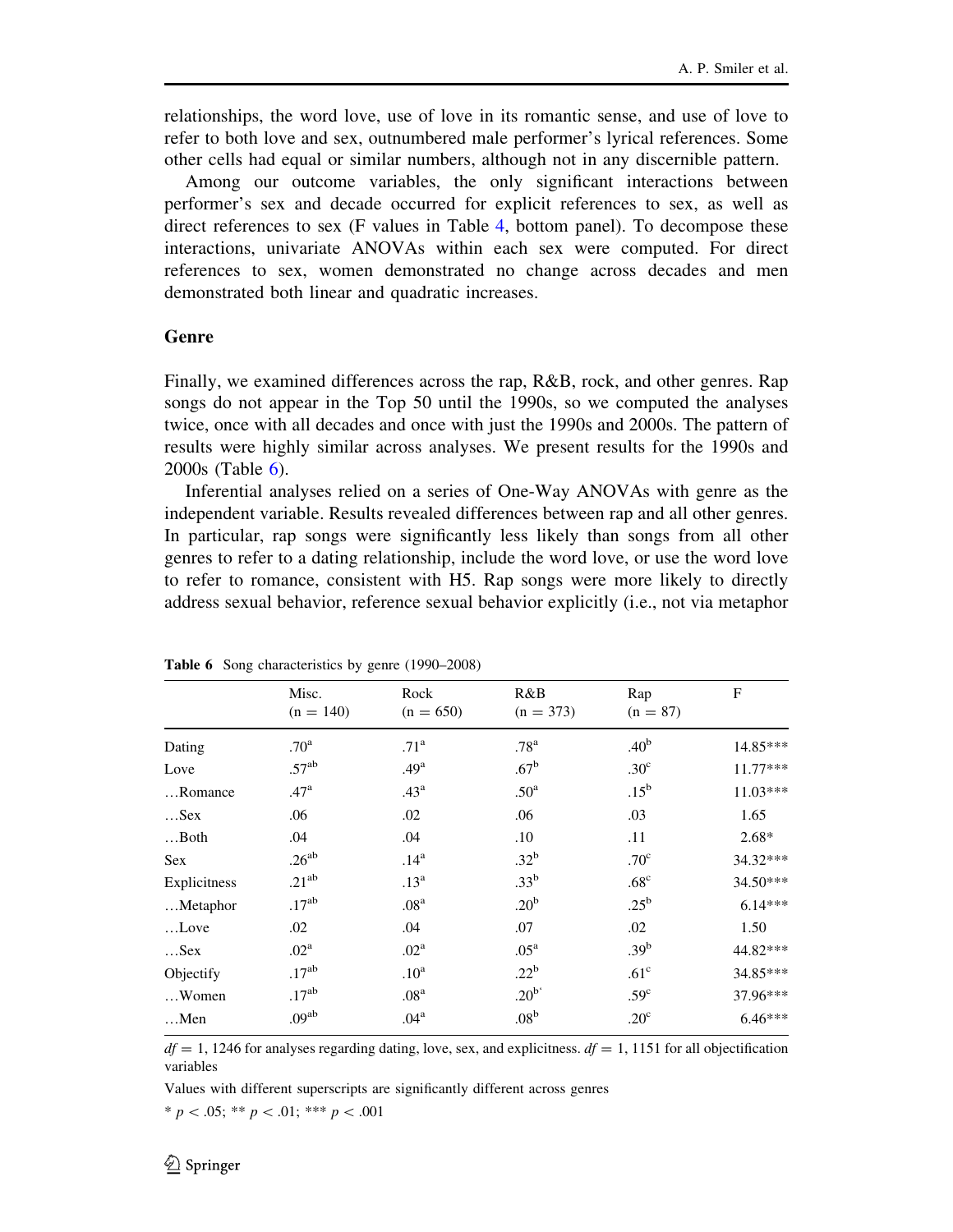or ''love''), objectify women, and objectify men, consistent with H6 and H8. There were also several differences between the rock and R&B genres. R&B songs were more likely to reference dating relationships, use the word love, address sexual behavior, use metaphors to describe sexual behavior, objectify women, and objectify men.

## **Discussion**

Our analysis of lyrical content of the Top 50 songs from even numbered years between 1960 and 2008 found that dating and sexual content is quite common and is partly consistent with cultural notions of gender-differentiated sexual activity. We found that references to romantic relationships appear in the vast majority of songs, and the word ''love'' appears in slightly more than half of all songs and is most typically used to refer to romantic love (i.e., being in love), while references to intercourse (and other orgasm producing activities) and sexual objectification appeared in a sizable minority of songs. Content varied by performer's sex, decade, and genre, with sexual (vs. dating) content proportionally more common among male performers, in more recent decades, and in the rap genre. However, we note that male performers outnumbered female performers by a substantial margin (2.5:1), so raw counts for males were higher for almost all cells in the analysis, even when inferential tests indicated the content was more common in female performers' lyrics.

Broadly speaking, gender differences in our results suggest the portrayal of dating and sexuality in popular music lyrics is quite similar to the portrayal in other media formats (Clawson 2005; Herd 2015; Kunkel et al. 2005; Taylor 2005; Ward 1995) and consistent with cultural expectations and stereotypes (Arnett 2002; Smiler 2013; Tolman 2002). In particular, women were more likely to sing about dating and love, and men were more likely to objectify others, particularly women. Men were also more likely to sing about sex; this difference did not reach statistical significance but given the substantially greater number of songs by male performers, the raw counts are notably different. Women and men did not systematically vary in how they used the word love or the explicitness of their sexual references.

Raw counts told a story about men that is contrary to cultural stereotypes. Our data showed that men sang about dating in two-thirds of the songs we analyzed and love in half of our sample songs, more than doubling the number of times women addressed these topics. Moreover, male performers referenced dating relationships approximately three times more often than they referenced sex. The emphasis on dating relationships and love more so than sex are consistent with the most common reasons male and female youth endorse for both dating and intercourse (Meston and Buss 2007; Smiler 2008; Smiler and Heasley 2016). The pattern by which a minority of men emphasize sex in way that creates a male versus female difference is also found in studies of desired (Schmitt et al. 2003) and actual partners (Dariotis et al. 2008; Humblet et al. 2003) and appears to contribute to our cultural stereotypes about male sexuality (see Smiler 2011, 2013 for discussion).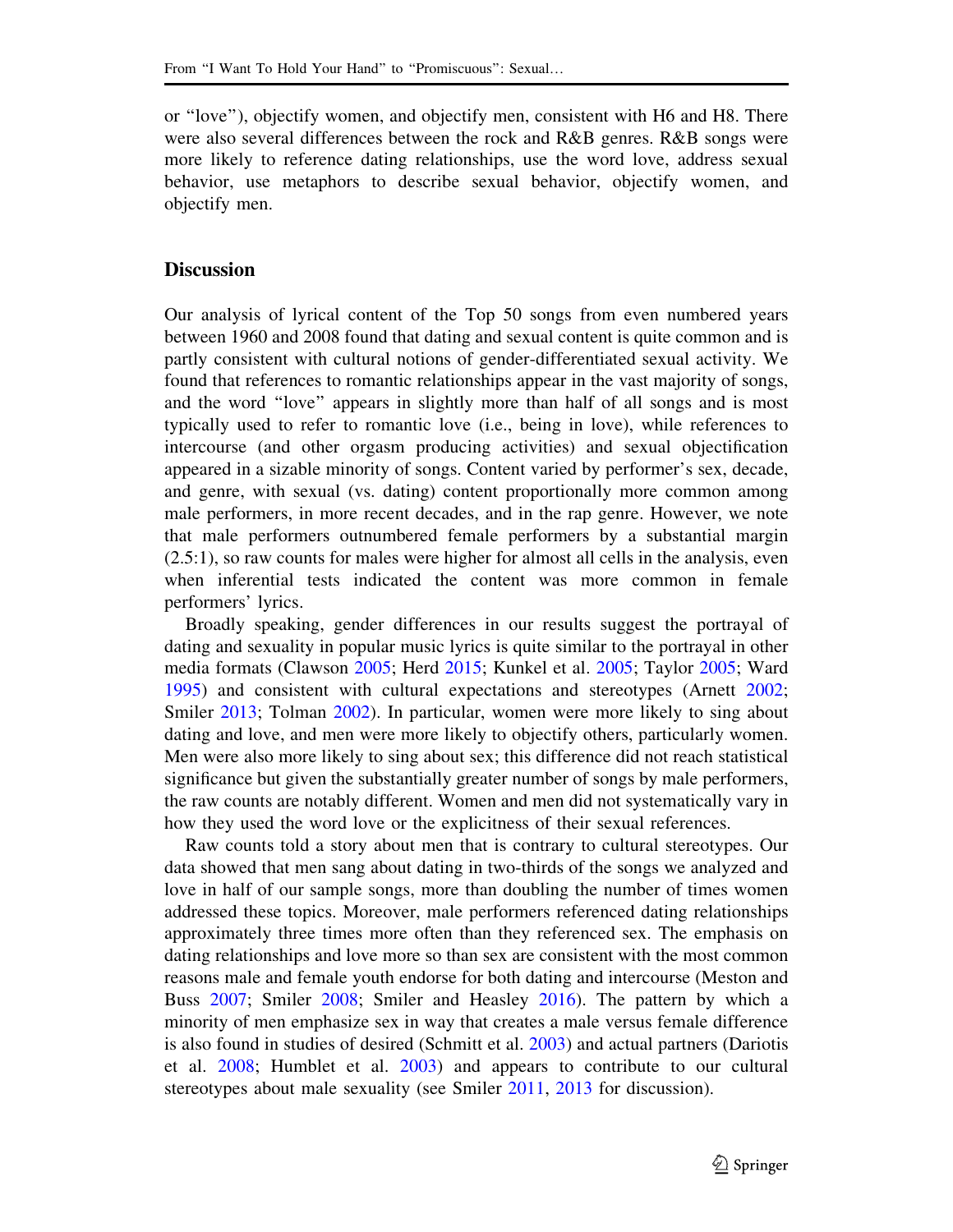The nearly 2.5–1 ratio of songs by male to female performers in this data set may be said to distort the differences we identified. For example, while males were more likely to sing about sex and female were more likely to use love romantically, the two appeared with identical frequency (sexual references for males,  $n = 185$ ; romantic love references for females,  $n = 184$ ). Thus, men could be said to sing about sex as often as women sing about romantic love, although the claim relies on men's overrepresentation in the dataset. The differing trends based on raw counts and sex-based comparisons suggest that it might be difficult for an individual adolescent to identify the ways in which lyrics simultaneously support and challenge stereotypes.

Over these five decades, relational content became somewhat less common and sexual content, including objectification of women, became more common; these trends were slightly more apparent in songs performed by males than females. The changes seem to be driven by the rap genre, which did not place a song in the Top 50 until the 1990s. Unlike pop/rock, rhythm and blues, and other genres, rap songs were much less likely to address romance and love, and much more likely to include sex or objectifying lyrics. These findings are mostly consistent with both Dukes et al. (2003) and Hall et al. (2012). Although Dukes et al. documented a decrease in female performers' sexual references over time, while Hall et al. reported an increase over time, we suspect the different findings are due to the unit of analysis (song vs. lyrical line) and possibly the time periods assessed (40 vs. 60 years).

Our analysis also revealed that the lyrical content of rap music is notably different from the other genres we assessed. Whereas rock, R&B, and other miscellaneous genres tended to emphasize dating and use the word ''love'', these themes appeared in less than half of all rap songs. By contrast, the content that was infrequent in rock, R&B, and other genres—sex and objectification of women occurred in more than half of all rap songs. Rap songs were notably less likely than other songs to use the word love to refer to romantic love, were more likely to use love to refer to both romantic love and sex within the same song, and favored explicit sexual references over metaphoric ones (for additional discussion of lyrics and videos, see Herd 2015; Hurt 2007, Weitzer and Kubrin 2009).

For several analyses, R&B appeared to inhabit a middle position between rock and rap, with mean scores that were much more similar to rock than rap. This finding may be a function of our classification of artists; Turner  $(2011)$ , for example, explicitly categorized some artists as belonging to a blended genre ''R&B/Rap'' that did not appear in our database.

The distinction between rap and R&B, and rap and other genres more generally, is very important. Analysts have repeatedly observed that rap videos present wellmuscled, well-monied, conspicuously consuming black male performers and hypersexualized, scantily clad black women (Herd 2015; Jhally 2007; Turner 2011) with one commentator calling the imagery ''regressive'' (Hurt 2007). Our data suggests that this image of women is embedded within the lyrics; anecdotally (but uncoded), we believe this is also true of the men's imagery. Although rap is routinely portrayed as black music (Hurt 2007; Jhally 2007) and is dominated by African-American artists, R&B was similarly dominated by African-Americans (83.9 vs. 82.8%) but presented a notably different message. Given that an artist must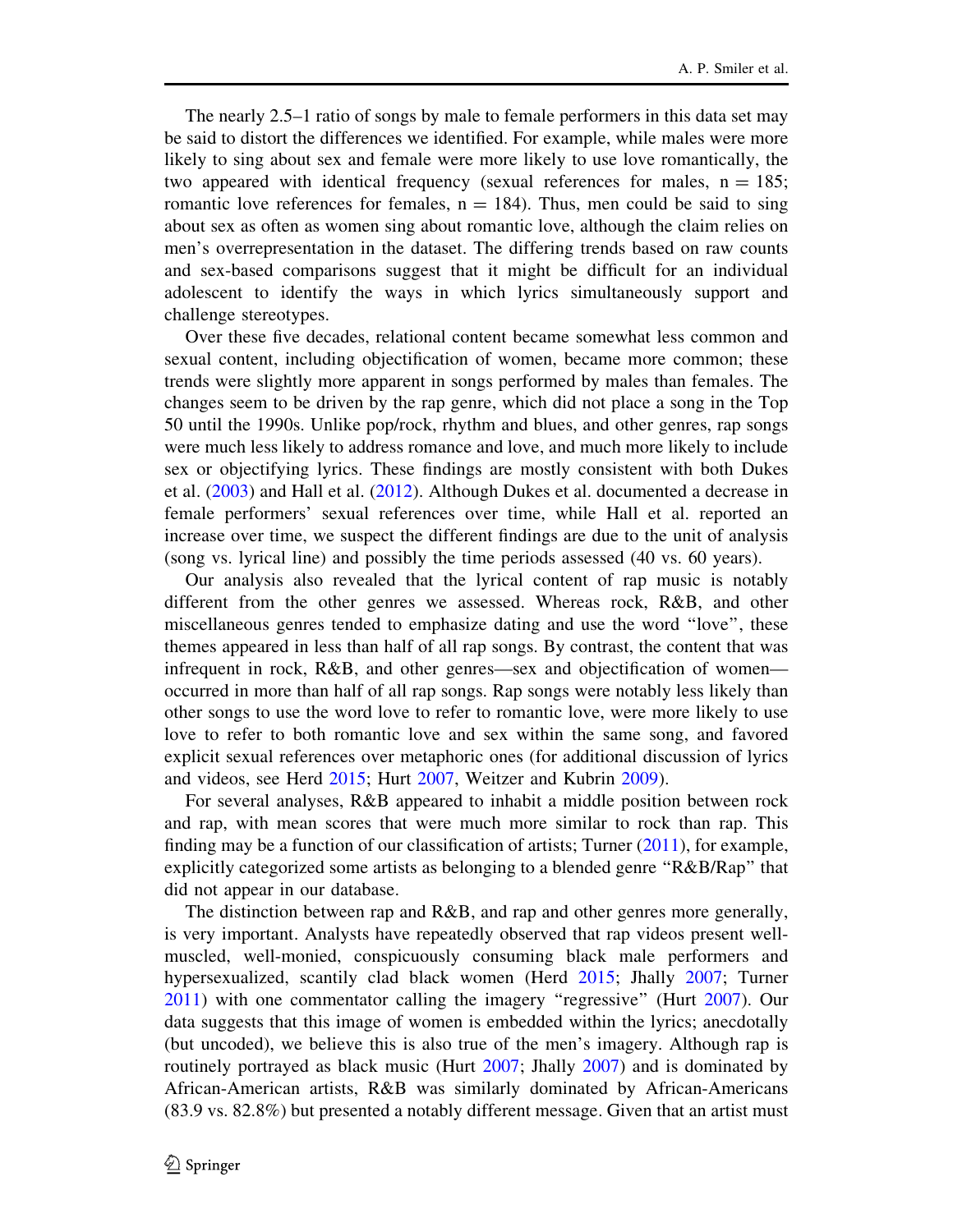reach a broad cross-section of the American audience in order to have a song on the annual Top 100 list, and that audience is mostly White, we join others in speculating why this particular image of Black-ness is being sold to a mostly White audience (Hurt 2007; Kimmel 2008; Turner 2011). Rap had the most skewed sex ratio (93% male) of any genre in our analysis, which contributes to notions that the answer may be related to (re)claiming men's power over women (Hurt 2007; Kimmel 2008; see also Denski and Sholle 1992). By comparison, the other ''black'' genre, R&B, was the least gender skewed (56% male) and had a very different lyrical profile.

Our analysis explicitly examined sexual objectification (cf. Fredrickson and Roberts 1997) in music lyrics, which we believe has not previously been assessed. Consistent with cultural images, women's bodies were objectified at higher rates than men's bodies (e.g., Hatton and Trautner 2011); this effect is due to the higher rates of objectification of women by male performers (particularly rap performers) and is furthered by the 2.5:1 disparity between male and female performers. Like Hatton and Trautner, we note that objectification of female and male bodies is not parallel or equal. Descriptions of female bodies tended to focus more on specific body parts, while descriptions of male bodies tended to be more wholistic and often referred to a general style; this disparity was evident within songs, as indicated by the coding examples for ''What's Luv'' and ''Lollipop'' in Table 3. The extant research suggests that exposure to objectifying terms can increase the likelihood an individual will experience appearance anxiety (Zurbriggen et al. 2011) or initiate intercourse at a younger age (Martino et al. 2006).

Our content analysis included assessment of dating relationships. Although very important for most teens (Collins 2003), these relationships are often left out of content analyses (e.g., Dukes et al. 2003; Hall et al. 2012; see also Ferguson et al. 2016) in lieu of a focus on sexual behavior. Our results revealed that the majority of popular songs referenced dating relationships, with female and male performers referencing these themes in more than half of their songs (until the 2000s, for men). This was true for every genre except the male-dominated and male-preferred rap genre. These patterns mimic gender stereotypes that emphasize relationships for females and sexual activity for men (Crawford and Popp 2003; Smiler 2013; Tolman 2002).

The patterns observed in our analyses suggest that media literacy training may be especially important for adolescents engaging with music (American Psychological Association Task Force on the Sexualization of Girls 2007; Brown and Bobkowski 2011; Potter 2010; Shewmaker 2015). Media literacy activities provide adolescents with tools to identify messages that are being promoted by the media that they consume, compare those messages with their own values, and evaluate whether or not they choose to accept those messages as true (e.g., Pinkleton et al. 2008; Scull et al. 2014). The contradictory findings in several areas might provide rich areas of constructive conversation for adolescents. For example, both men and women sing about love and romance, in contrast to the stereotype that men are primarily interested in sexual relationships. The differences in the objectification of women and references to explicit sex across genres is a topic that might lead to a conversations about when these patterns emerged, and why they are higher in some areas than others.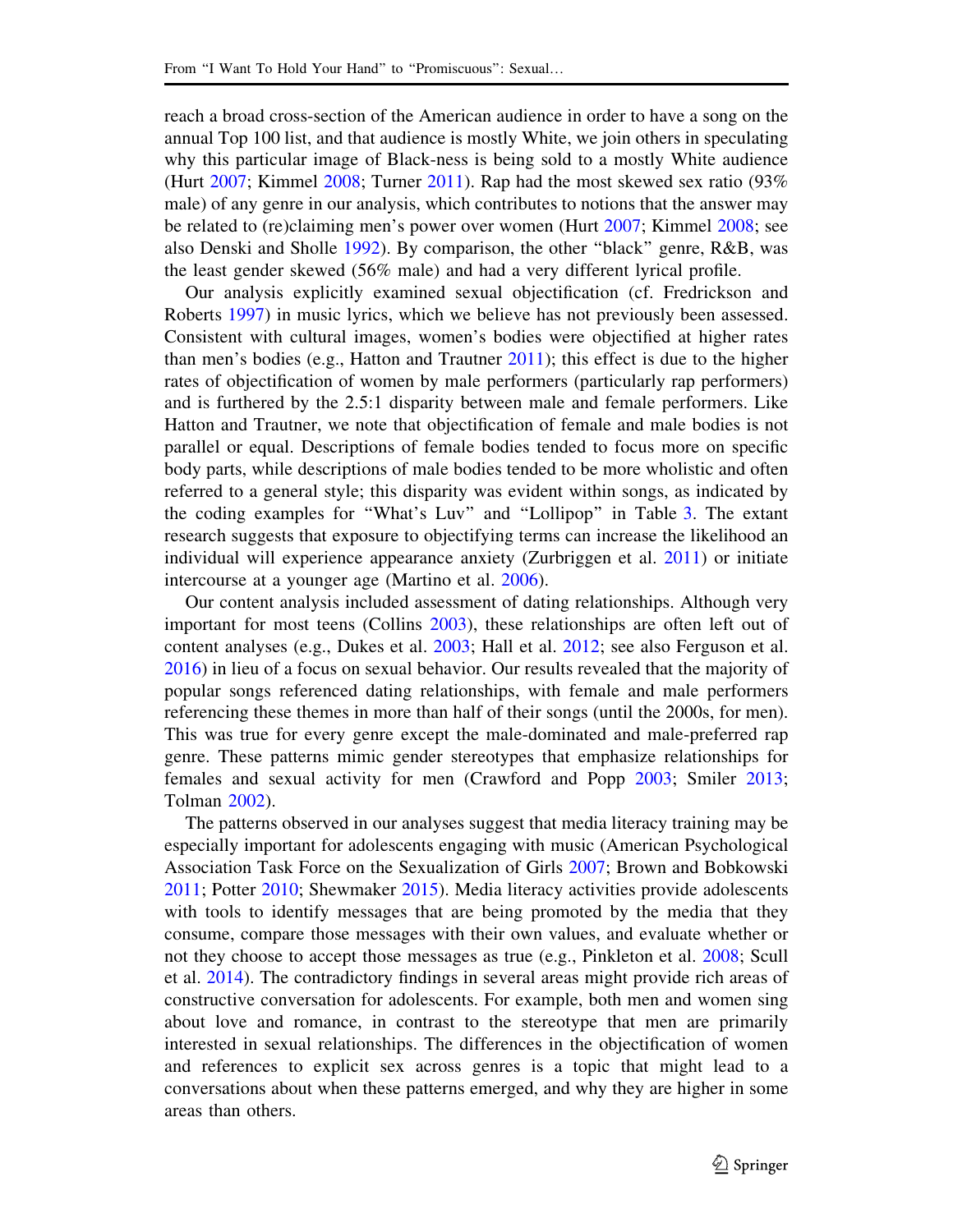As always, there are limits to our analyses. We focused strictly on music lyrics, not music videos or the overlap between the two, and thus results should be applied accordingly. Regarding the content analysis, the use of a 0/1 coding scheme provides a coarse description of lyrical content. Cohort effects may have impacted our results; the coding team was comprised almost entirely of individuals who were approximately 20 years old and thus may have failed to interpret double entendres and metaphors for the older songs in our analysis. Because the data were naturally occurring and not equally distributed, there were no rap songs for the first three decades of our analysis. As a result, we could not compute a full factorial analysis to explore all potential interactions (performer's sex x decade x genre). Finally, the exclusion of 95 songs performed by mixed-gender groups from some analyses places limits on the generalizability of our gender-based findings to this set of performers.

Our results indicate that the content of popular music has changed over the past five decades, with lyrics gradually shifting away from dating relationships and to more explicit sexual content and sexual objectification. Male and female performers emphasized somewhat different themes, and the cross-sex comparisons were generally consistent with gender stereotypes, even though male performers sang about all topics more frequently than female performers. Our analysis also found that the content of rap lyrics is substantially different from that of other genres, including R&B, which is also dominated by performers of African-American descent.

#### Compliance with Ethical Standards

Conflict of interest The authors report no conflicts of interest regarding the production of this paper. No grant or award money was used to support development of this paper in any way.

Human and Animal Rights The authors affirm that the rights of humans and animals were protected during the research and writing phases of this paper.

Informed Consent This paper relied on information available in the public domain. No data or personal information was collected directly from any individual during the development of this paper. Accordingly, consent was neither requested or obtained.

#### References

- American Psychological Association Task Force on the Sexualization of Girls. (2007). Report of the APA task force on the sexualization of girls. Washington, DC: American Psychological Association.
- Arnett, J. J. (2002). The sounds of sex: Sex in teens' music and music videos. In J. D. Brown, J. R. Steele, K. Walsh-Childers, J. D. Brown, J. R. Steele, & K. Walsh-Childers (Eds.), Sexual teens, sexual media: Investigating media's influence on adolescent sexuality (pp. 253–264). Mahwah, NJ: Lawrence Erlbaum Associates Publishers.
- Billboard. (2009). Hot 100 songs of 2008. Downloaded from http://www.billboard.com/charts-year-end/ hot-100-songs?year=2010#/charts-year-end/hot-100-songs?year=2008. Downloaded December 23, 2009.
- Bleakley, A., Hennessy, M., Fishbein, M., & Jordan, A. (2008). It works both ways: The relationship between exposure to sexual content in the media and adolescent sexual behavior. Media Psychology, 11(4), 443–461. doi:10.1080/15213260802491986.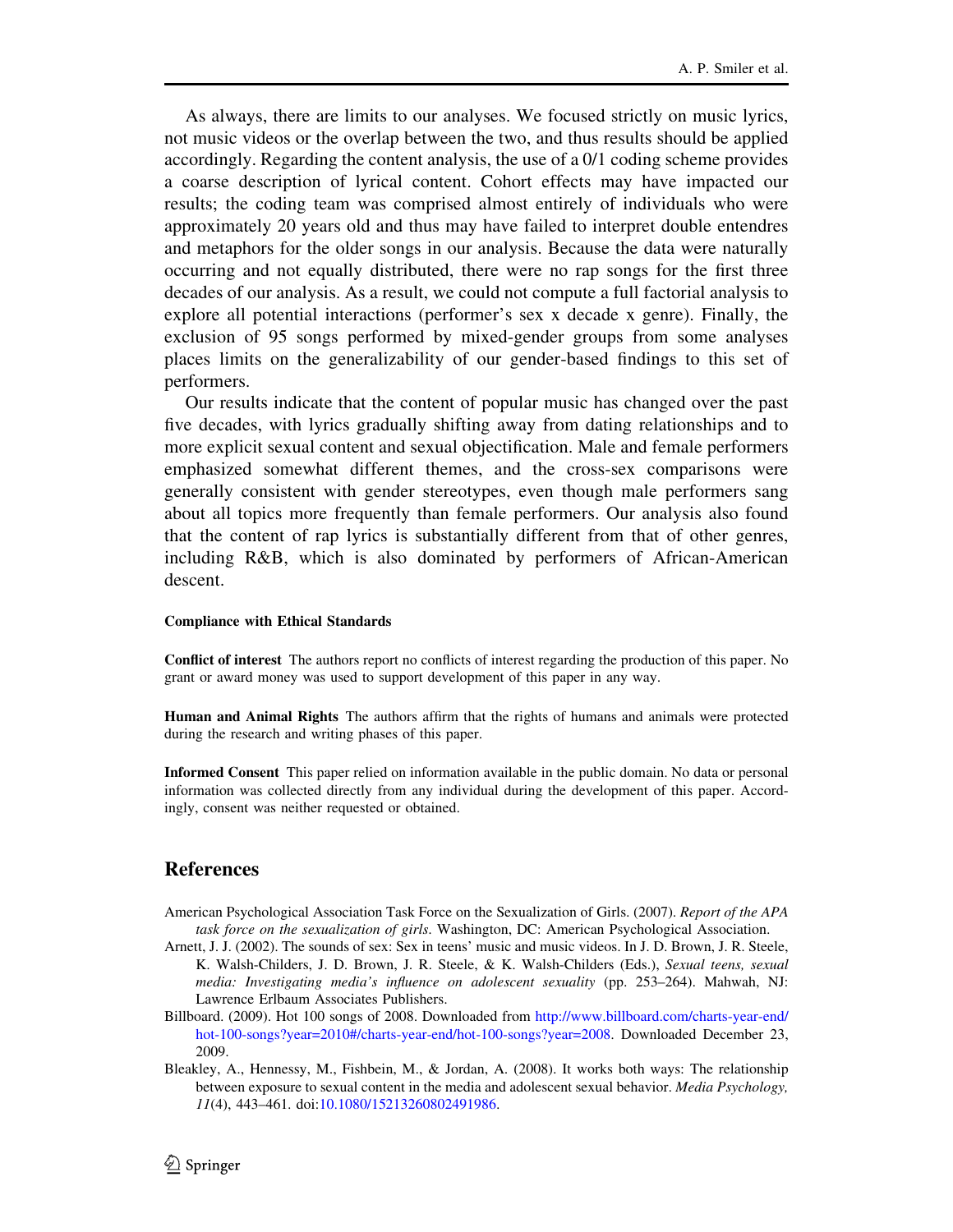- Bogle, K. A. (2008). Hooking up: Sex, dating, and relationships on campus. New York, NY: New York University Press.
- Brown, J. D., & Bobkowski, P. S. (2011). Older and newer media: Patterns of use and effects on adolescents' health and well-being. Journal of Research on Adolescence, 21, 95–113. doi:10.1111/j. 1532-7795.2010.00717.x.
- Brown, J. D., Halpern, C. T., & L'Engle, K. L. (2006). Mass media as a sexual super peer for early maturing girls. Journal of Adolescent Health, 36, 420–427. doi:10.1016/j.jadohealth.2004.06.003.
- Carpenter, L. M. (1998). From girls into women: Scripts for sexuality and romance in Seventeen magazine, 1974–1994. Journal of Sex Research, 35, 158–168. doi:10.1080/00224499809551929.
- Carpentier, F. R. D. (2014). When sex is on the air: Impression formation after exposure to sexual music. Sexuality and Culture: An Interdisciplinary Quarterly, 18, 818–832. doi:10.1007/s12119-014-9223- 8.
- Clawson, L. (2005). Cowboys and schoolteachers: Gender in romance novels, secular and Christian. Sociological Perspectives, 48, 461–479. doi:10.1525/sop.2005.48.4.461.
- Collins, W. A. (2003). More than myth: The developmental significance of romantic relationships during adolescence. Journal of Research on Adolescence, 13, 1–24. doi:10.1111/1532-7795.1301001.
- Collins, R. L., Elliott, M. N., Berry, S. H., Kanouse, D. E., & Hunter, S. B. (2003). Entertainment television as a healthy sex educator: The impact of condom efficacy information in an episode of Friends. Pediatrics, 112, 1115–1121. doi:10.1542/peds.112.5/1115.
- Crawford, M., & Popp, D. (2003). Sexual double standards: A review and methodological critique of two decades of research. The Journal of Sex Research, 40, 13–26. doi:10.1080/00224490309552163.
- Dariotis, J. K., Sonenstein, F. L., Gates, G. J., Capps, R., Astone, N. M., Pleck, J. L., et al. (2008). Changes in sexual risk behavior as young men transition to adulthood. Perspectives on Sexual and Reproductive Health, 40, 218–225. doi:10.1363/4021808.
- Denski, S., & Sholle, D. (1992). Metal men and glamor boys: Gender performance in heavy metal. In S. Craig (Ed.), Men, masculinity and the media (pp. 41–60). Newbury Park, CA: Sage.
- Downs, E., & Smith, S. L. (2010). Keeping abreast of hypersexuality: A video game character content analysis. Sex Roles, 62, 721–733.
- Dukes, R. L., Bisel, T. M., Borega, K. N., Lobato, E. A., & Owens, M. D. (2003). Expressions of love, sex, and hurt in popular songs: A content analysis of all-time greatest hits. The Social Science Journal, 40, 643–650. doi:10.1016/S0362-3319(03)00075-2.
- Edwards, C., Tod, D., & Molnar, G. (2014). A systematic review of the drive for muscularity research area. International Review of Sport and Exercise Psychology, 7(1), 18–41. doi:10.1080/1750984X. 2013.847113.
- Epstein, M., & Ward, L. M. (2008). ''Always use protection'': Communication boys receive about sex from parents, peers, and the media. Journal of Youth and Adolescence, 37, 113–126. doi:10.1007/ s10964-007-9187-1.
- Ferguson, C. J., Nielsen, R. K. L., & Markey, P. M. (2016). Does sexy media promote teen sex? A metaanalytic and methodological review. Psychiatric Quarterly. doi:10.1007/s11126-016-9442-2.
- Fouts, G., & Burggraf, K. (2000). Television situation comedies: Female weight, male negative comments, and audience reactions. Sex Roles, 42, 925–932.
- Fouts, G., & Vaughan, K. (2002). Television situation comedies: Male weight, negative references, and audience reactions. Sex Roles, 46, 439–442.
- Fredrickson, B., & Roberts, T. (1997). Objectification theory: Toward understanding women's lived experiences and mental health risks. Psychology of Women Quarterly, 21, 173–206.
- Garcia, J. R., Reiber, C., Massey, S. G., & Merriwether, A. M. (2012). Sexual hookup culture: A review. Review of General Psychology, 16, 161–176. doi:10.1037/a0027911.
- Giles, D. C., & Maltby, J. (2004). The role of media figures in adolescent development: Relations between autonomy, attachment, and interest in celebrities. Personality and Individual Difference, 36, 813–822.
- Hall, P. C., West, J. H., & Hill, S. (2012). Sexualization in lyrics of popular music from 1959 to 2009: Implications for sexuality educators. Sexuality and Culture: An Interdisciplinary Quarterly, 16(2), 103–117. doi:10.1007/s12119-011-9103-4.
- Hatton, E., & Trautner, M. N. (2011). Equal opportunity objectification? The sexualization of men and women on the cover of Rolling Stone. Sexuality and Culture, 15, 256–278.
- Hayes, A. F., & Krippendorff, K. (2007). Answering the call for a standard reliability measure for coding data. Communication Methods and Measures, 1, 77–89. doi:10.1080/19312450709336664.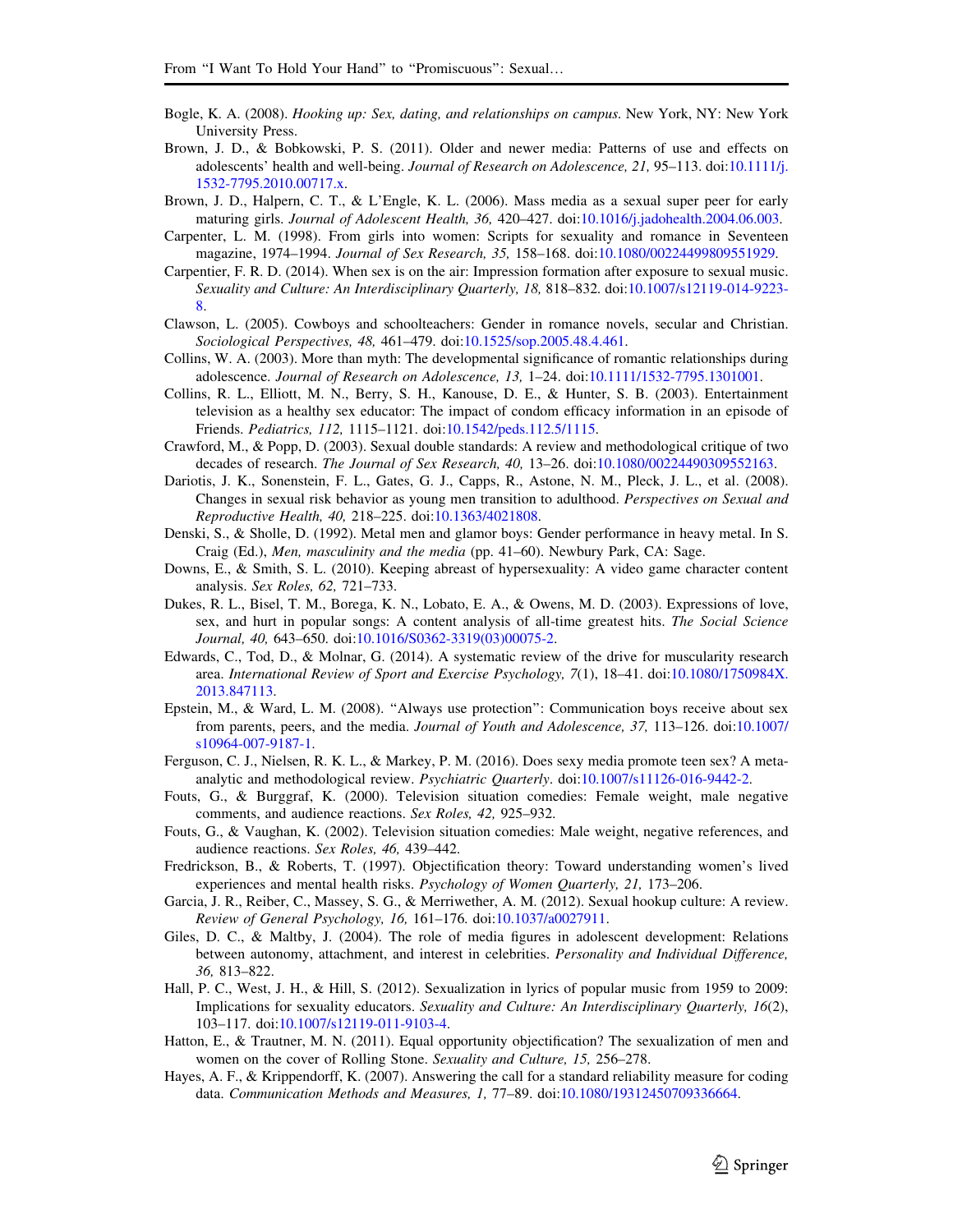- Herd, D. (2015). Conflicting paradigms on gender and sexuality in rap music: A systematic review. Sexuality and Culture: An Interdisciplinary Quarterly, 19(3), 577–589. doi:10.1007/s12119-014- 9259-9.
- Hobbs, D. R., & Gallup, G. G., Jr. (2009). Songs as a medium for embedded reproductive messages. Evolutionary Psychology, 9, 390–416.
- Humblet, O., Paul, C., & Dickson, N. (2003). Core group evolution over time: High-risk sexual behavior in a birth cohort between sexual debut and age 26. Sexually Transmitted Diseases, 30, 818–824. doi:10.1097/01.OLQ.0000097102.42149.11.
- Hurt, B. (Writer). (2007). Hip-Hop: Beyond Beats & Rhymes. Media Education Foundation.
- Hust, S. J. T., Brown, J. D., & L'Engle, K. L. (2008). Boys will be boys and girls better be prepared: An analysis of the rare sexual health messages in young adolescents' media. Mass Communication and Society, 11, 3–23. doi:10.1080/15205430701668139.
- Jhally, S. (Writer). (1994). Dreamworlds 2: Desire, sex, & power in music video. In M. E. Foundation (Producer).
- Jhally, S. (Writer). (2007). Dreamworlds 3: Desire, sex, & power in music video. In M. E. Foundation (Producer).
- Joshi, S. P., Peter, J., & Valkenburg, P. M. (2011). Scripts of sexual desire and danger in US and Dutch teen girl magazines: A cross-national content analysis. Sex Roles, 64, 463–474.
- Kimmel, M. (2008). Guyland: The perilous world where boys become men. New York, NY: Harper.
- Kistler, M., Rodgers, K. B., Power, T., Austin, E. W., & Hill, L. G. (2010). Adolescents and music media: Toward an involvement-mediational model of consumption and self-concept. Journal of Research on Adolescence, 20, 616–630. doi:10.1111/j.1532-7795.2010.00651.x.
- Kunkel, D., Eyal, K., Finnerty, K., Biely, E., & Donnerstein, E. (2005). Sex on TV 4. Menlo Park, CA: Henry J. Kaiser Family Foundation.
- LaFerle, C., Edwards, S. M., & Lee, W.-N. (2000). Teens' use of traditional media and the Internet. Journal of Advertising Research, 40, 55–65.
- Martino, S. C., Collins, R. L., Elliott, M. N., Strachman, A., Kanouse, D. E., & Berry, S. H. (2006). Exposure to degrading versus nondegrading music lyrics and sexual behavior among youth. Pediatrics, 118, 430–441.
- Meston, C. M., & Buss, D. M. (2007). Why humans have sex. Archives of Sexual Behavior, 36, 477–507. doi:10.1007/s10508-007-9175-2.
- North, A. C., Sheridan, L., Maltby, J., & Gillett, R. (2007). Attributional style, self esteem, and celebrity worship. Media Psychology, 9, 291–308.
- Oleinik, A., Popova, I., Kirdina, S., & Shatalova, T. (2014). On the choice of measures of reliability and validity in the content-analysis of texts. Quality and Quantity: International Journal of Methodology, 48(5), 2703–2718. doi:10.1007/s11135-013-9919-0.
- Picker, M., & Sun, C. (Writers). (2008). The price of pleasure: Pornography, sexuality, & relationships. USA: Media Education Foundation.
- Pinkleton, B. E., Austin, E. W., Cohen, M., Chen, Y.-C., & Fitzgerald, E. (2008). Effects of a peer-led media literacy curriculum on adolescents' knowledge and attitudes toward sexual behavior and media portrayals of sex. Health Communication, 23, 462–472. doi:10.1080/10410230802342135.
- Pope, H. G., Phillips, K. A., & Olivardia, R. (2000). The adonis complex: The secret crisis of male body obsessions. New York, NY: The Free Press.
- Potter, W. J. (2010). The state of media literacy. Journal of Broadcasting and Electronic Media, 54, 675–696. doi:10.1080/08838151.2011.521462.
- Primack, B. A., Douglas, E. L., Fine, M. J., & Dalton, M. A. (2009). Exposure to sexual lyrics and sexual experience among urban adolescents. American Journal of Preventive Medicine, 36, 317–323. doi:10.1016/j.amepre.2008.11.011.
- Rideout, V., Foehr, U. G., & Roberts, D. F. (2010). Generation M2: Media in the lives of 8- to 18- year olds. Retrieved from Menlo Park, CA: http://kff.org/other/report/generation-m2-media-in-the-livesof-8-to-18-year-olds/.
- Roberts, D. F., & Christenson, D. G. (2001). Popular music in childhood and adolescence. In D. G. Singer & J. L. Singer (Eds.), Handbook of children and the media (pp. 395–413). Thousand Oaks, CA: Sage.
- Romance Writers of America. (2011). Romance literature statistics: Readership statistics. Retrieved June 30, 2011, from http://www.rwa.org/cs/readership\_stats.